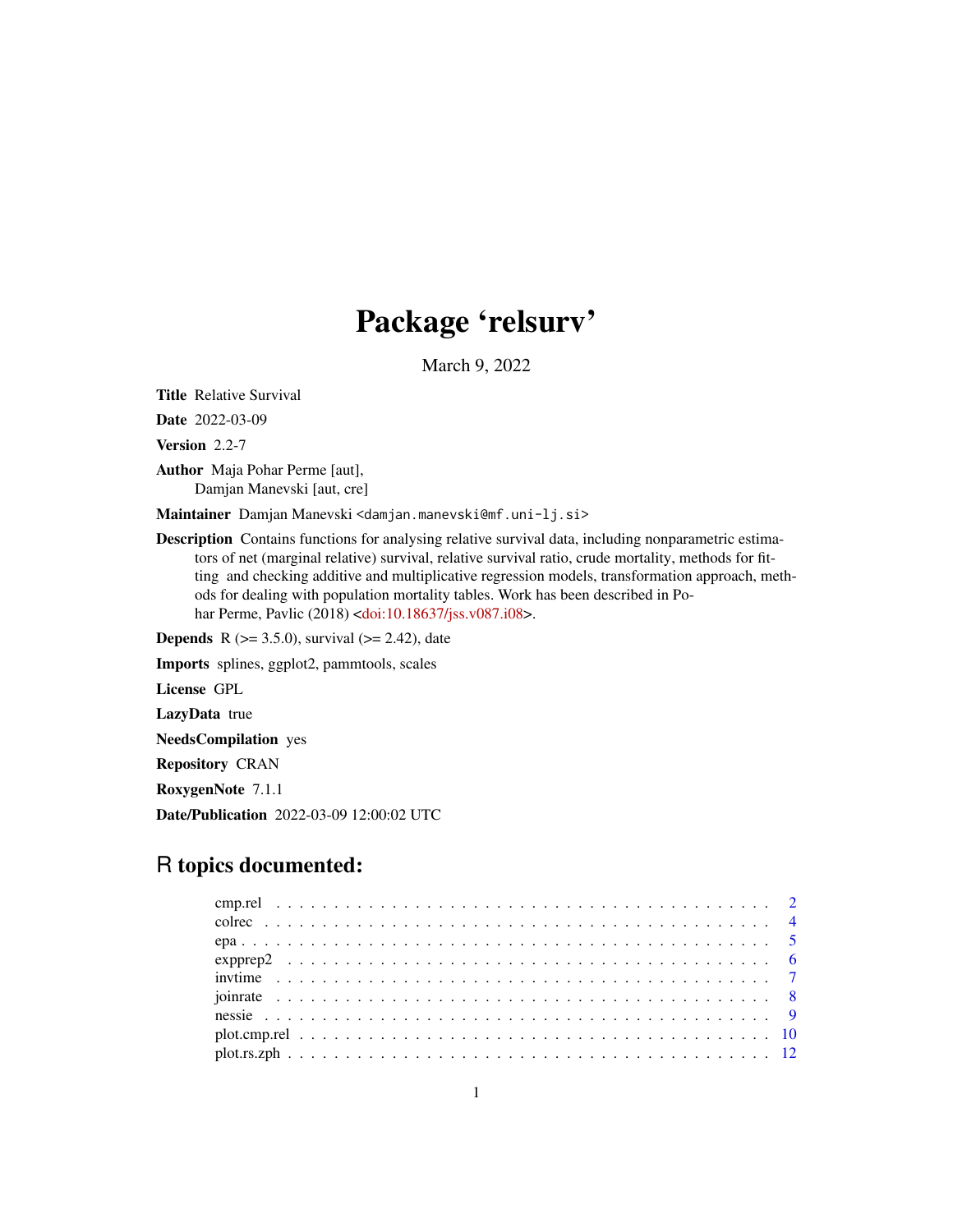#### <span id="page-1-0"></span>2 cmp.rel

| Index | 42 |
|-------|----|

cmp.rel *Compute crude probability of death*

# Description

Estimates the crude probability of death due to disease and due to population reasons

# Usage

```
cmp.rel(
 formula = formula(data),
 data = parent.frame(),
 ratetable = relsurv::slopop,
 na.action,
  tau,
 conf.int = 0.95,
 precision = 1,
 add.times,
  rmap
)
```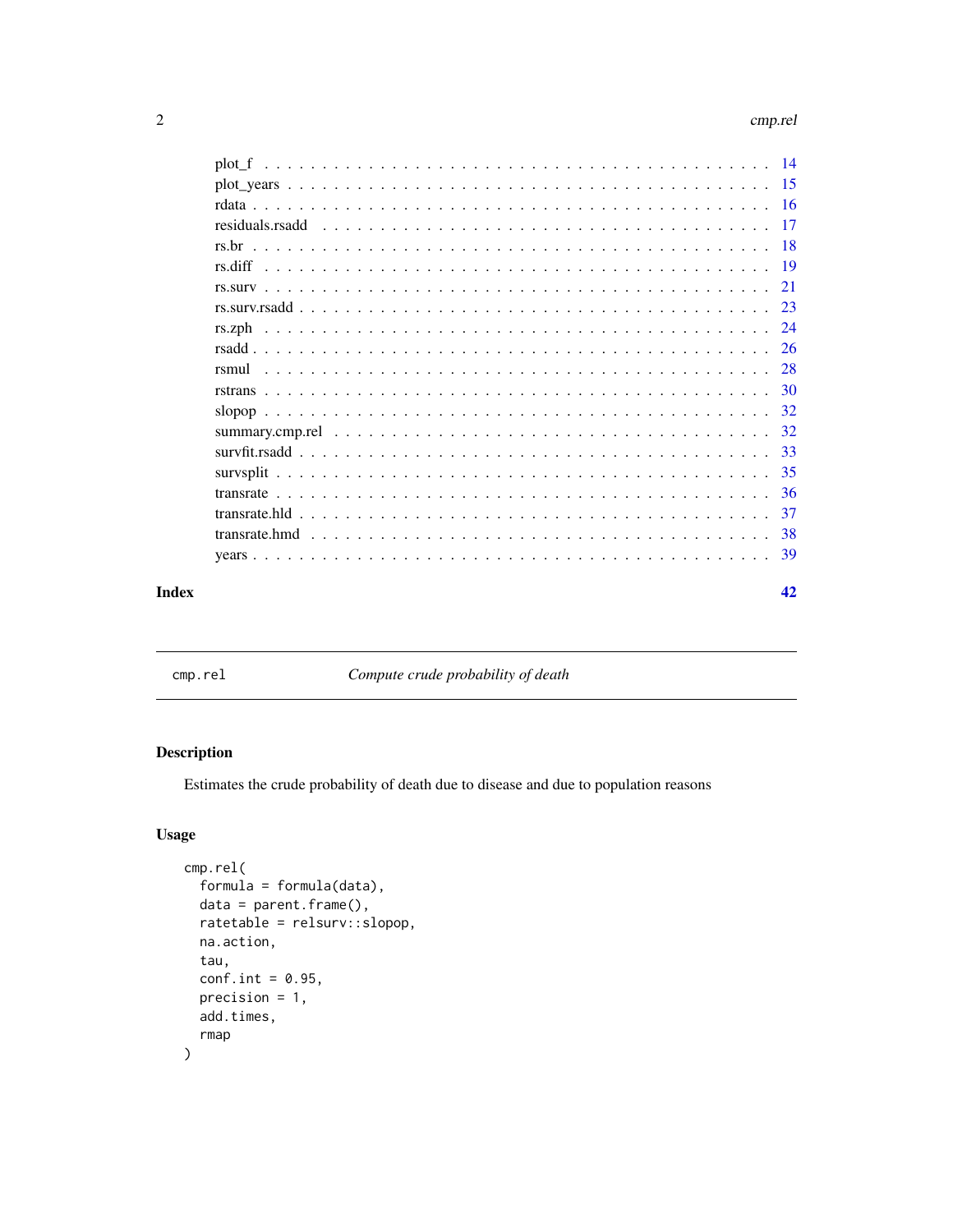#### cmp.rel 3

#### **Arguments**

| formula   | a formula object, with the response as a Surv object on the left of a $\sim$ operator,<br>and, if desired, terms separated by the + operator on the right. If no strata are<br>used, ~1 should be specified.                                                                                                                                     |
|-----------|--------------------------------------------------------------------------------------------------------------------------------------------------------------------------------------------------------------------------------------------------------------------------------------------------------------------------------------------------|
|           | NOTE: The follow-up time must be in days.                                                                                                                                                                                                                                                                                                        |
| data      | a data. frame in which to interpret the variables named in the formula.                                                                                                                                                                                                                                                                          |
| ratetable | a table of event rates, organized as a ratetable object, such as slopop.                                                                                                                                                                                                                                                                         |
| na.action | a missing-data filter function, applied to the model.frame, after any subset argu-<br>ment has been used. Default is options () \$na. action.                                                                                                                                                                                                    |
| tau       | the maximum follow-up time of interest, all times larger than tau shall be cen-<br>sored. Equals maximum observed time by default                                                                                                                                                                                                                |
| conf.int  | the level for a two-sided confidence interval on the survival curve(s). Default is<br>0.95.                                                                                                                                                                                                                                                      |
| precision | the level of precision used in the numerical integration of variance. Default is<br>1, which means that daily intervals are taken, the value may be decreased to get<br>a higher precision or increased to achieve a faster calculation. The calculation<br>intervals always include at least all times of event and censoring as border points. |
| add.times | specific times at which the value of estimator and its variance should be evalu-<br>ated. Default is all the event and censoring times.                                                                                                                                                                                                          |
| rmap      | an optional list to be used if the variables are not organized and named in the<br>same way as in the ratetable object. See details below.                                                                                                                                                                                                       |

# Details

NOTE: The follow-up time must be specified in days. The ratetable being used may have different variable names and formats than the user's data set, this is dealt with by the rmap argument. For example, if age is in years in the data set but in days in the ratetable object, age=age\*365.241 should be used. The calendar year can be in any date format (date, Date and POSIXt are allowed), the date formats in the ratetable and in the data may differ.

Note that numerical integration is required to calculate the variance estimator. The integration precision is set with argument precision, which defaults to daily intervals, a default that should give enough precision for any practical purpose.

The area under the curve is calculated on the interval [0,tau].

Function summary may be used to get the output at specific points in time.

### Value

An object of class cmp.rel. Objects of this class have methods for the functions print and plot. The summary function can be used for printing output at required time points. An object of class cmp.rel is composed of several lists, each pertaining the cumulative hazard function for one risk and one strata. Each of the lists contains the following objects:

| time | the time-points at which the curves are estimated |
|------|---------------------------------------------------|
| est  | the estimate                                      |
| var  | the variance of the estimate                      |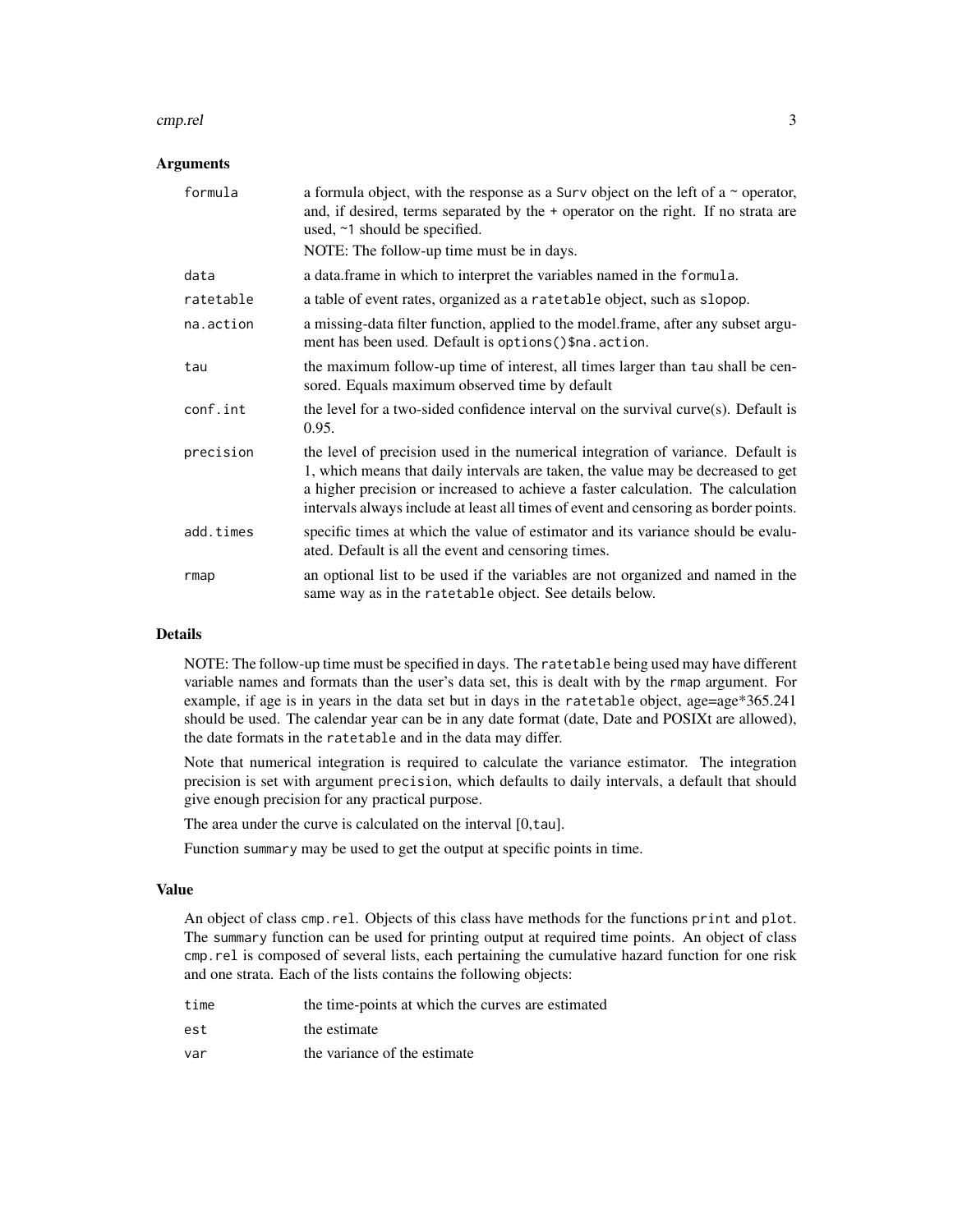<span id="page-3-0"></span>

| lower     | the lower limit of the confidence interval                                                                                              |
|-----------|-----------------------------------------------------------------------------------------------------------------------------------------|
| upper     | the upper limit of the confidence interval                                                                                              |
| area      | the area under the curve calculated on the interval [0, tau]                                                                            |
| index     | indicator of event and censoring times among all the times in the output. The<br>times added via paramater add. times are also included |
| add.times | the times added via parameter add. times                                                                                                |

#### References

Package: Pohar Perme, M., Pavlic, K. (2018) "Nonparametric Relative Survival Analysis with the R Package relsurv". Journal of Statistical Software. 87(8), 1-27, doi: "10.18637/jss.v087.i08"

#### See Also

rs.surv, summary.cmp.rel

# Examples

```
data(slopop)
data(rdata)
#calculate the crude probability of death
#note that the variable year must be given in a date format and that
#age must be multiplied by 365.241 in order to be expressed in days.
fit <- cmp.rel(Surv(time,cens)~sex,rmap=list(age=age*365.241),
ratetable=slopop,data=rdata,tau=3652.41)
fit
plot(fit,col=c(1,1,2,2),xscale=365.241,xlab="Time (years)")
#if no strata are desired:
fit <- cmp.rel(Surv(time,cens)~1,rmap=list(age=age*365.241),
ratetable=slopop,data=rdata,tau=3652.41)
```
colrec *Relative Survival Data*

### Description

Survival of patients with colon and rectal cancer diagnosed in 1994-2000.

#### Usage

data(colrec)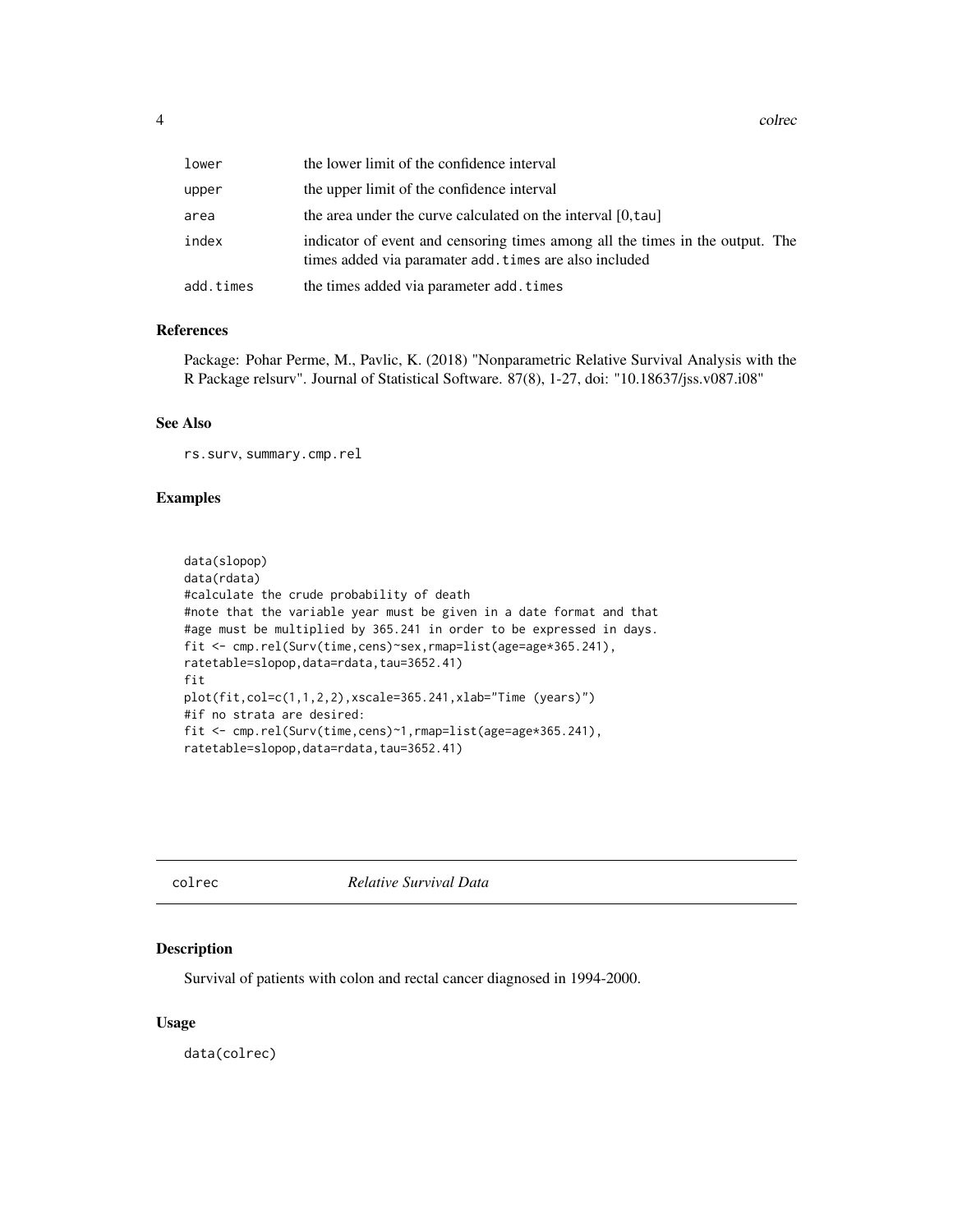<span id="page-4-0"></span>epa 5

#### Format

A data frame with 5971 observations on the following 7 variables:

sex sex (1=male, 2=female). age age (in days). diag date of diagnosis (in date format). time survival time (in days). stat censoring indicator (0=censoring, 1=death). stage cancer stage. Values 1-3, code 99 stands for unknown. site cancer site.

#### References

Provided by Slovene Cancer Registry. The age, time and diag variables are randomly perturbed to make the identification of patients impossible.

epa *Excess hazard function smoothing*

# Description

An Epanechnikov kernel function based smoother for smoothing the baseline excess hazard calculated by the rsadd function with the EM method.

#### Usage

epa(fit,bwin,times,n.bwin=16,left=FALSE)

# Arguments

| fit    | Fit from the additive relative survival model using the EM method.                                           |
|--------|--------------------------------------------------------------------------------------------------------------|
| bwin   | The relative width of the smoothing window (default is 1).                                                   |
| times  | The times at which the smoother is to be evaluated. If missing, it is evaluated at<br>all event times.       |
| n.bwin | Number of times that the window width may change.                                                            |
| left   | If FALSE (default) smoothing is performed symmetrically, if TRUE only leftside<br>neighbours are considered. |

### Details

The function performs Epanechnikov kernel smoothing. The follow up time is divided (according to percentiles of event times) into several intervals (number of intervals defined by n.bwin) in which the width is calculated as a factor of the maximum span between event times. Boundary effects are also taken into account on both sides.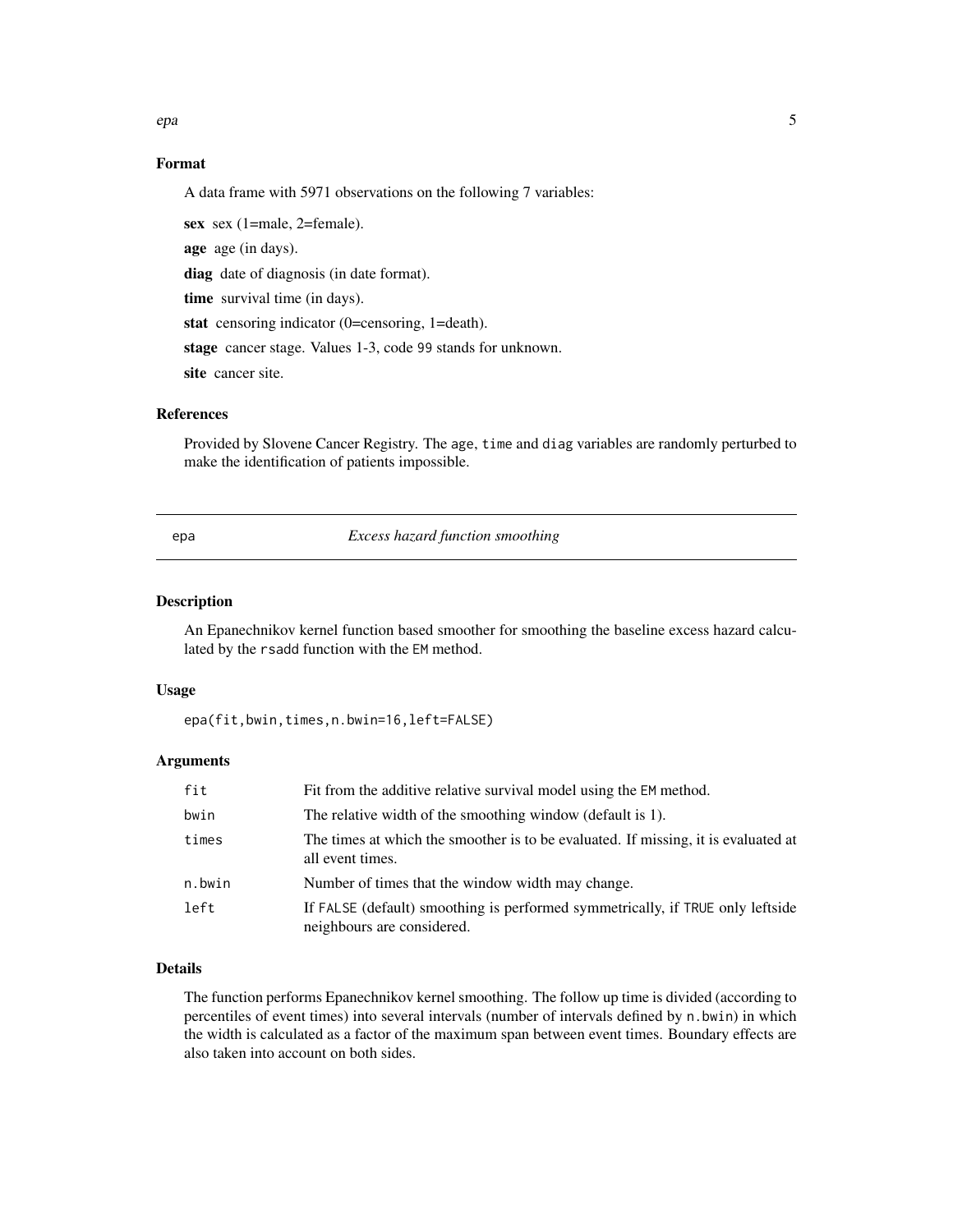### <span id="page-5-0"></span>Value

A list with two components:

| lambda | the smoothed excess baseline hazard function                         |
|--------|----------------------------------------------------------------------|
| times  | the times at which the smoothed excess baseline hazard is evaluated. |

#### References

Package. Pohar M., Stare J. (2006) "Relative survival analysis in R." Computer Methods and Programs in Biomedicine, 81: 272–278

Relative survival: Pohar, M., Stare, J. (2007) "Making relative survival analysis relatively easy." Computers in biology and medicine, 37: 1741–1749.

EM algorithm: Pohar Perme M., Henderson R., Stare, J. (2009) "An approach to estimation in relative survival regression." Biostatistics, 10: 136–146.

#### See Also

[rsadd](#page-25-1),

# Examples

```
data(slopop)
data(rdata)
#fit an additive model with the EM method
fit <- rsadd(Surv(time,cens)~sex+age,rmap=list(age=age*365.241),
ratetable=slopop,data=rdata,int=5,method="EM")
sm \leftarrow epa(fit)plot(sm$times,sm$lambda)
```
expprep2 *expprep2 function*

### Description

Helper calculation function using C code. Saved also as exp.prep (unexported function).

# Usage

```
expprep2(x, y,ratetable,status,times,fast=FALSE,ys,prec,cmp=F,netweiDM=FALSE)
```

| $\mathsf{x}$ | matrix of demographic covariates - each individual has one line                                                       |
|--------------|-----------------------------------------------------------------------------------------------------------------------|
| <b>y</b>     | follow-up time for each individual (same length as $nrow(x)$ )                                                        |
| ratetable    | rate table used for calculation                                                                                       |
| status       | status for each individual (same length as $nrow(x)!$ ), not needed if we only need<br>Spi, status needed for rs.surv |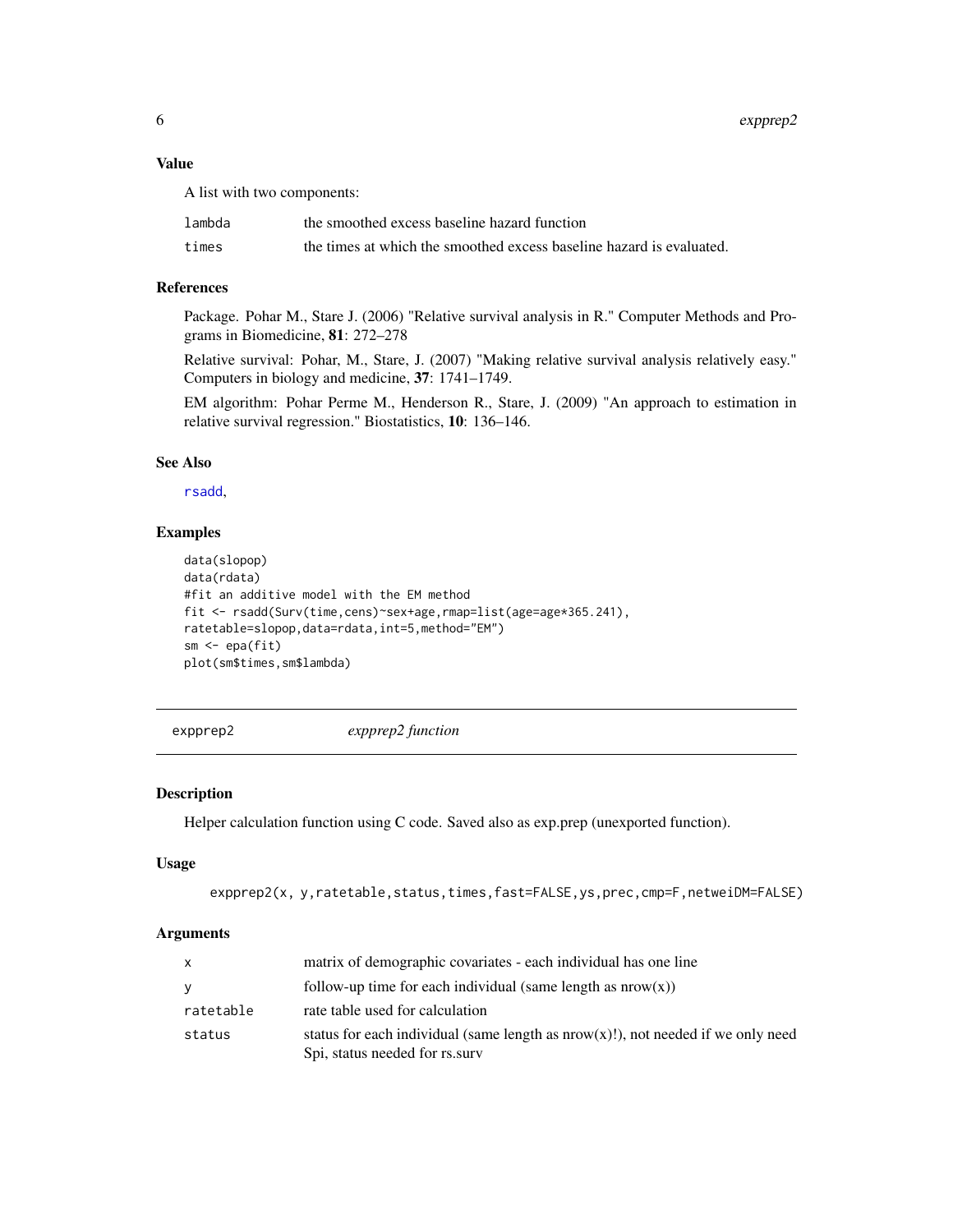#### <span id="page-6-0"></span>invtime **7**

| times    | times at which we wish to evaluate the quantities, not needed if we only need |
|----------|-------------------------------------------------------------------------------|
|          | Spi, times needed for rs.surv                                                 |
| fast     | for mpp method only                                                           |
| ys       | entry times (if empty, individuals are followed from time 0)                  |
| prec     | deprecated                                                                    |
| cmp      | should cmpfast.C be used                                                      |
| netweiDM | should new netwei script be used                                              |

# Details

Helper function used in rs.surv and other relsurv functions.

# Value

List containing the calculated hazards and probabilities using the population mortality tables.

#### See Also

rs.surv

<span id="page-6-1"></span>invtime *Inverse transforming of time in Relative Survival*

#### Description

This function can be used when predicting in Relative Survival using the transformed time regression model (using rstrans function). It inverses the time from Y to T in relative survival using the given ratetable. The times Y can be produced with the rstrans function, in which case, this is the reverse function. This function does the transformation for one person at a time.

#### Usage

invtime(y, age, sex, year, scale, ratetable, lower, upper)

| y         | time in Y.                                                                                                                                                                   |
|-----------|------------------------------------------------------------------------------------------------------------------------------------------------------------------------------|
| age       | age of the individual. Must be in days.                                                                                                                                      |
| sex       | sex of the individual. Must be coded in the same way as in the rate table.                                                                                                   |
| year      | date of diagnosis. Must be in a date format                                                                                                                                  |
| scale     | numeric value to scale the results. If ratetable is in units/day, scale = 365.241<br>causes the output to be reported in years.                                              |
| ratetable | a table of event rates, such as survexp.us.                                                                                                                                  |
| lower     | the lower bound of interval where the result is expected. This argument is op-<br>tional, but, if given, can shorten the time the function needs to calculate the<br>result. |
| upper     | the upper bound of interval where the result is expected. See lower                                                                                                          |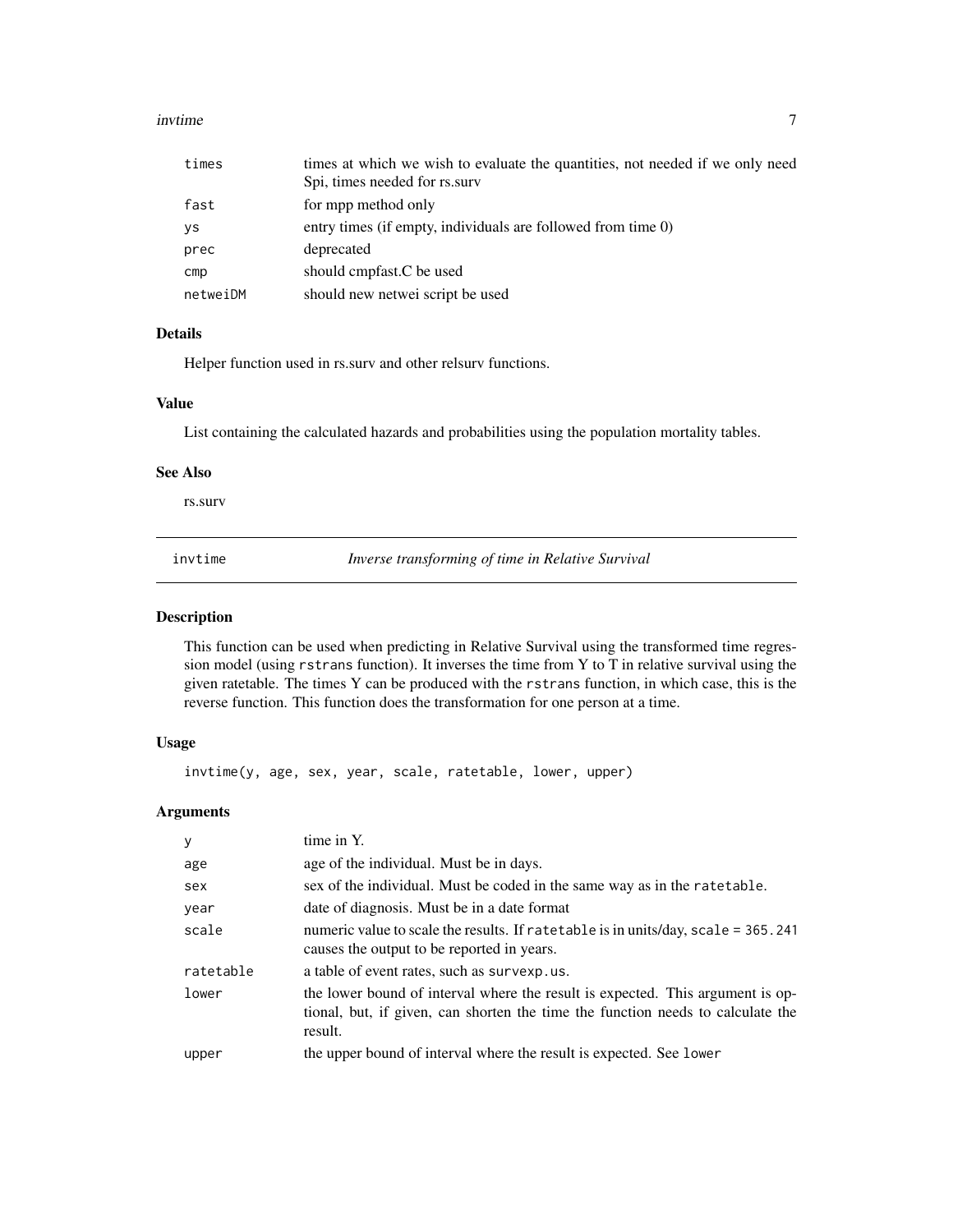# <span id="page-7-0"></span>Details

Works only with ratetables that are split by age, sex and year. Transforming can be computationally intensive, use lower and/or upper to guess the interval of the result and thus speed up the function.

# Value

A list of values

|   | the original time    |
|---|----------------------|
| γ | the transformed time |

#### References

Package: Pohar M., Stare J. (2006) "Relative survival analysis in R." Computer Methods and Programs in Biomedicine, 81: 272-278.

Relative survival: Pohar, M., Stare, J. (2007) "Making relative survival analysis relatively easy." Computers in biology and medicine, 37: 1741-1749.

# See Also

[rstrans](#page-29-1)

# Examples

```
data(slopop)
invtime(y = 0.1, age = 23011, sex = 1, year = 9497, ratetable = slope)
```
<span id="page-7-1"></span>

|--|

# Description

The function joins two or more objects organized as ratetable by adding a new dimension.

#### Usage

```
joinrate(tables,dim.name="country")
```
#### Arguments

| tables   | a list of ratetables. If names are given, they are included as dimnames. |
|----------|--------------------------------------------------------------------------|
| dim.name | the name of the added dimension.                                         |

### Details

This function joins two or more ratetable objects by adding a new dimension. The cutpoints of all the rate tables are compared and only the common intervals kept. If the intervals defined by the cutpoints are not of the same length, a warning message is displayed. Each rate table must have 3 dimensions, i.e. age, sex and year (the order is not important).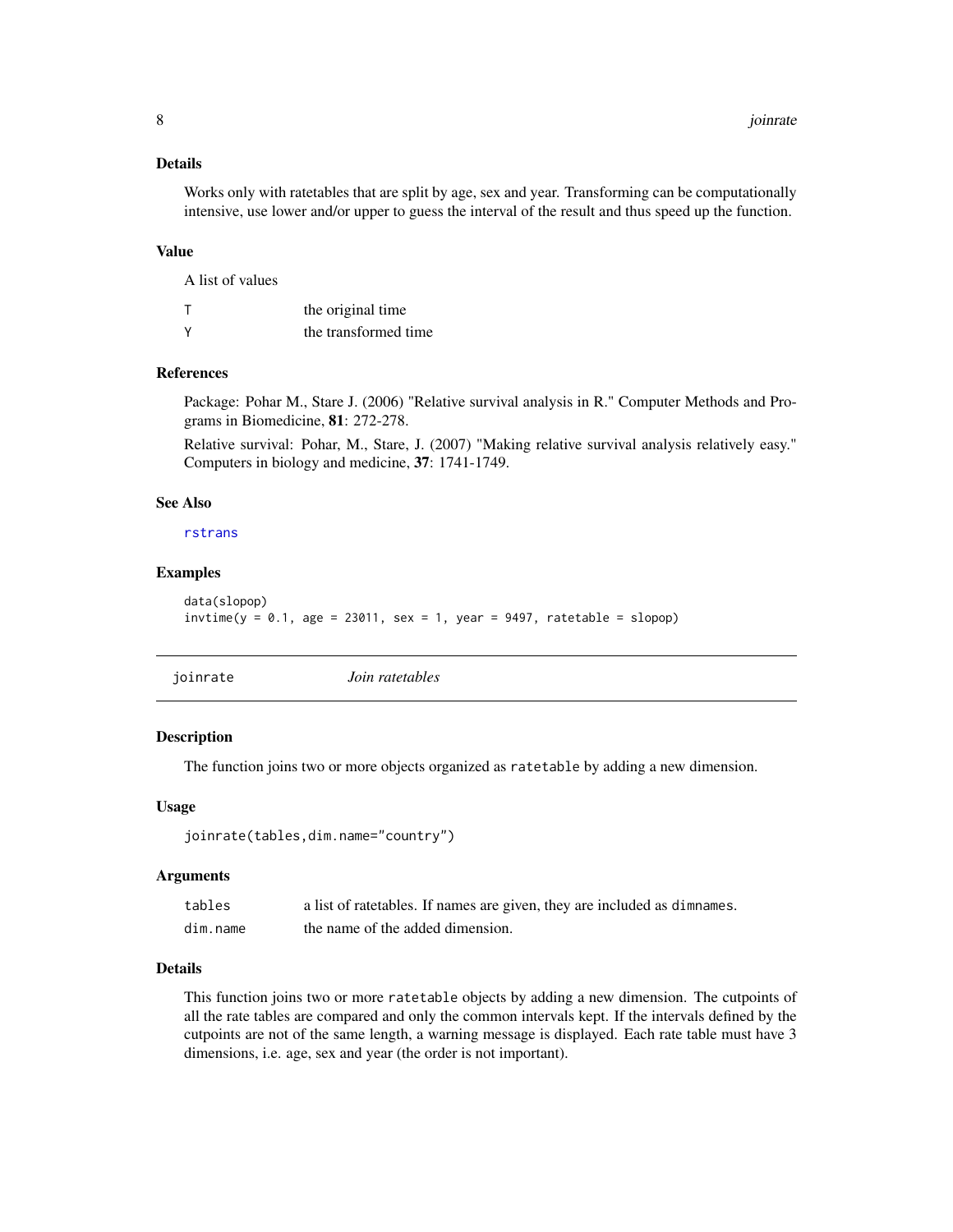#### <span id="page-8-0"></span>nessie 90 met die 19de eeu n.C. is die 19de eeu n.C. Soos ander die 19de eeu n.C. 19de eeu n.C. 19de eeu n.C. 1

# Value

An object of class ratetable.

# References

Package: Pohar M., Stare J. (2006) "Relative survival analysis in R." Computer Methods and Programs in Biomedicine, 81: 272-278.

Relative survival: Pohar, M., Stare, J. (2007) "Making relative survival analysis relatively easy." Computers in biology and medicine, 37: 1741-1749.

#### See Also

[ratetable](#page-0-0), [transrate.hld](#page-36-1), [transrate.hmd](#page-37-1), [transrate](#page-35-1).

# Examples

```
#newpop <- joinrate(list(Arizona=survexp.az,Florida=survexp.fl,
# Minnesota=survexp.mn),dim.name="state")
```
nessie *Net Expected Sample Size Is Estimated*

# Description

Calculates how the sample size decreases in time due to population mortality

#### Usage

nessie(formula, data, ratetable = relsurv::slopop,times,rmap)

| formula   | a formula object, same as in rs. surv. The right-hand side of the formula object<br>includes the variable that defines the subgroups (a variable of type factor) by<br>which the expected sample size is to be calculated. |
|-----------|----------------------------------------------------------------------------------------------------------------------------------------------------------------------------------------------------------------------------|
| data      | a data. frame in which to interpret the variables named in the formula.                                                                                                                                                    |
| ratetable | a table of event rates, organized as a ratetable object, such as slopop.                                                                                                                                                   |
| times     | Times at which the calculation should be evaluated - in years!                                                                                                                                                             |
| rmap      | an optional list to be used if the variables are not organized and named in the<br>same way as in the ratetable object. See details of the rs. surv function.                                                              |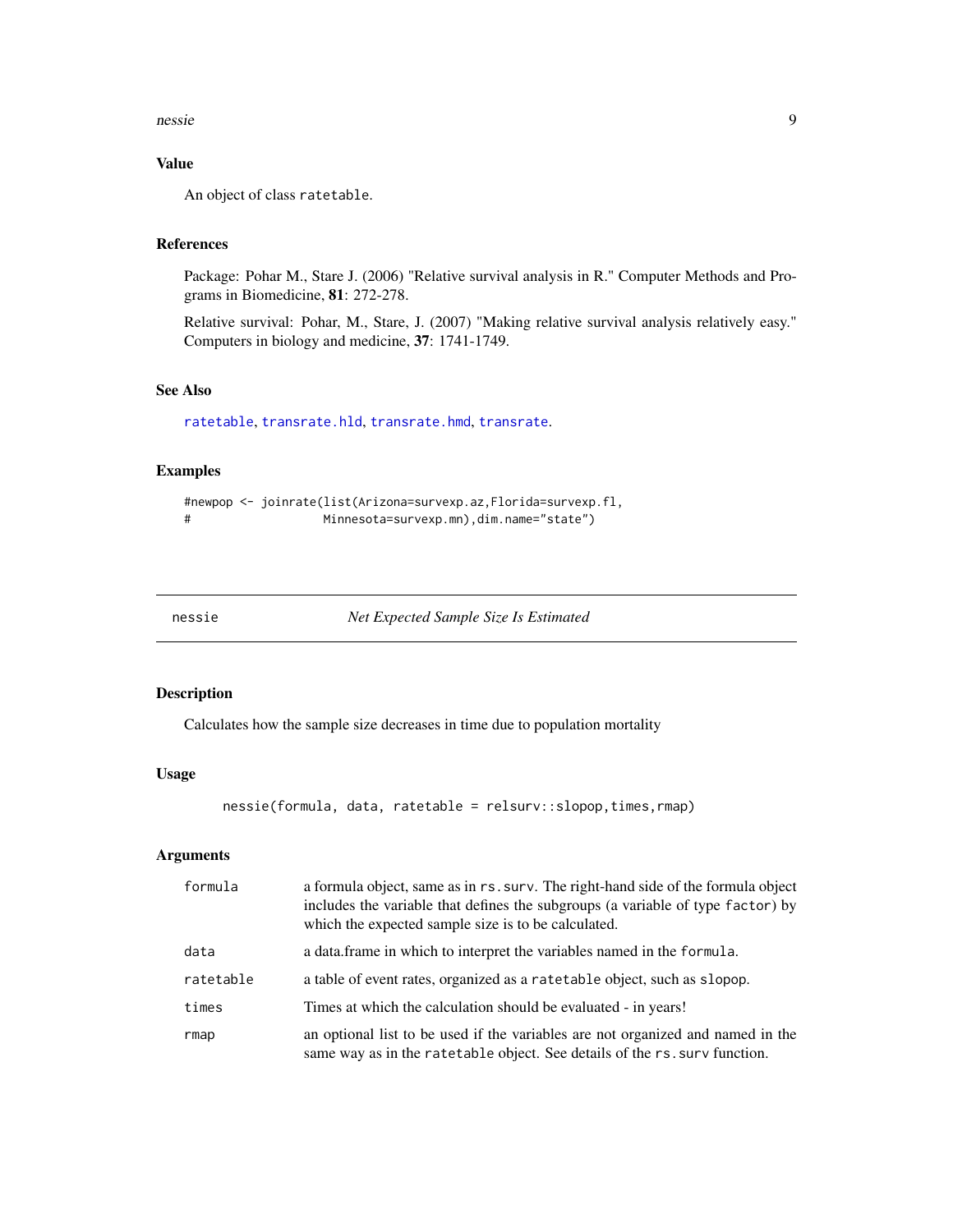# Details

The function calculates the sample size we can expect at a certain time point if the patients die only due to population causes (population survival \* initial sample size in a certain category), i.e. the number of individuals that remains at risk at given timepoints after the individuals who die due to population causes are removed. The result should be used as a guideline for the sensible length of follow-up interval when calculating the net survival.

The first column of the output reports the number of individuals at time 0. The last column of the output reports the conditional expected (population) survival time for each subgroup.

#### Value

A list of values.

#### References

Pohar Perme, M., Pavlic, K. (2018) "Nonparametric Relative Survival Analysis with the R Package relsurv". Journal of Statistical Software. 87(8), 1-27, doi: "10.18637/jss.v087.i08"

#### See Also

rs.surv

#### Examples

```
data(slopop)
data(rdata)
rdata$agegr <-cut(rdata$age,seq(40,95,by=5))
nessie(Surv(time,cens)~agegr,rmap=list(age=age*365.241),
ratetable=slopop,data=rdata,times=c(1,3,5,10,15))
```
plot.cmp.rel *Plot the crude probability of death*

# **Description**

Plot method for cmp.rel. Plots the cumulative probability of death due to disease and due to population reasons

#### Usage

```
## S3 method for class 'cmp.rel'
plot(
 x,
 main = " "curvlab,
 ylim = c(0, 1),xlim,
```
<span id="page-9-0"></span>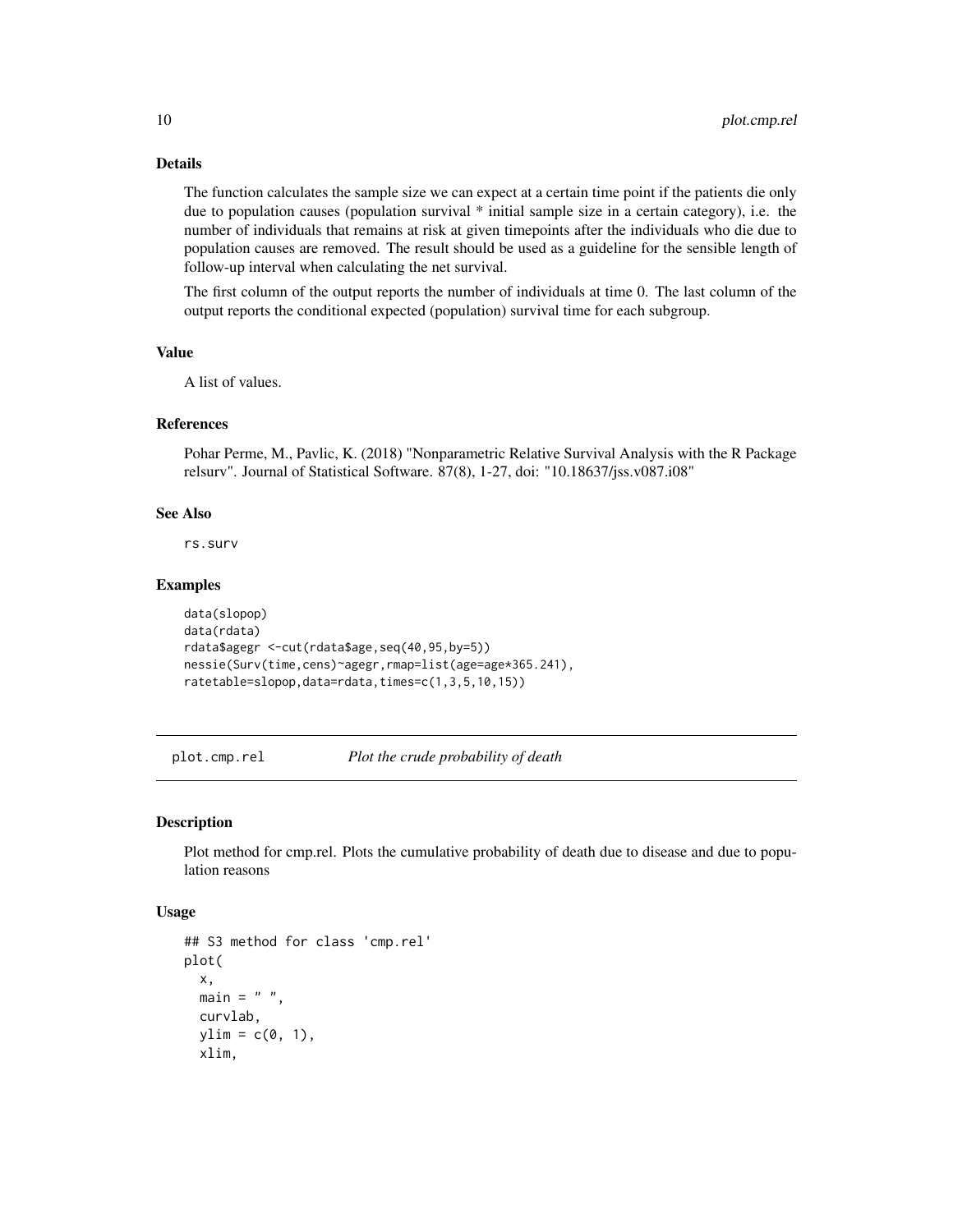# plot.cmp.rel 11

```
wh = 2,xlab = "Time (days)",
 ylab = "Probability",
 lty = 1:length(x),
 xscale = 1,col = 1,lwd = par("lwd"),
 curves,
 conf.int,
 all.times = FALSE,
  ...
\mathcal{L}
```

| x         | a list, with each component representing one curve in the plot, output of the<br>function cmp.rel.                                                                                                                                        |
|-----------|-------------------------------------------------------------------------------------------------------------------------------------------------------------------------------------------------------------------------------------------|
| main      | the main title for the plot.                                                                                                                                                                                                              |
| curvlab   | Curve labels for the plot. Default is names $(x)$ , or if that is missing, 1:nc, where<br>nc is the number of curves in x.                                                                                                                |
| ylim      | yaxis limits for plot.                                                                                                                                                                                                                    |
| xlim      | xaxis limits for plot (default is 0 to the largest time in any of the curves).                                                                                                                                                            |
| wh        | if a vector of length 2, then the upper right coordinates of the legend; otherwise<br>the legend is placed in the upper right corner of the plot.                                                                                         |
| xlab      | X axis label.                                                                                                                                                                                                                             |
| ylab      | y axis label.                                                                                                                                                                                                                             |
| 1ty       | vector of line types. Default $1:nc$ ( $nc$ is the number of curves in $x$ ). For color<br>displays, 1ty=1, color=1:nc, might be more appropriate. If length(lty) <nc,<br>then <math>l</math>ty<math>[1]</math> is used for all.</nc,<br> |
| xscale    | Scale of the $X$ axis. Default is in days $(1)$ .                                                                                                                                                                                         |
| col       | vector of colors. If length(col) $\leq$ nc, then the col[1] is used for all.                                                                                                                                                              |
| lwd       | vector of line widths. If length(lwd) <nc, all.<="" for="" is="" lwd[1]="" td="" then="" used=""></nc,>                                                                                                                                   |
| curves    | Vector if integers, specifies which curves should be plotted. May take values<br>1:nc, where nc is the number of curves in x. By default, all of the curves are<br>plotted.                                                               |
| conf.int  | Vector if integers, specifies which confidence intervals should be plotted. May<br>take values 1:nc, where nc is the number of curves in x. By default, no confi-<br>dence intervals are plotted.                                         |
| all.times | By default, the disease specific mortality estimate is plotted as a step function<br>between event or censoring times. If set to TRUE, the graph is evaluated at all<br>estimated times.                                                  |
| $\cdots$  | additional arguments passed to the initial call of the plot function.                                                                                                                                                                     |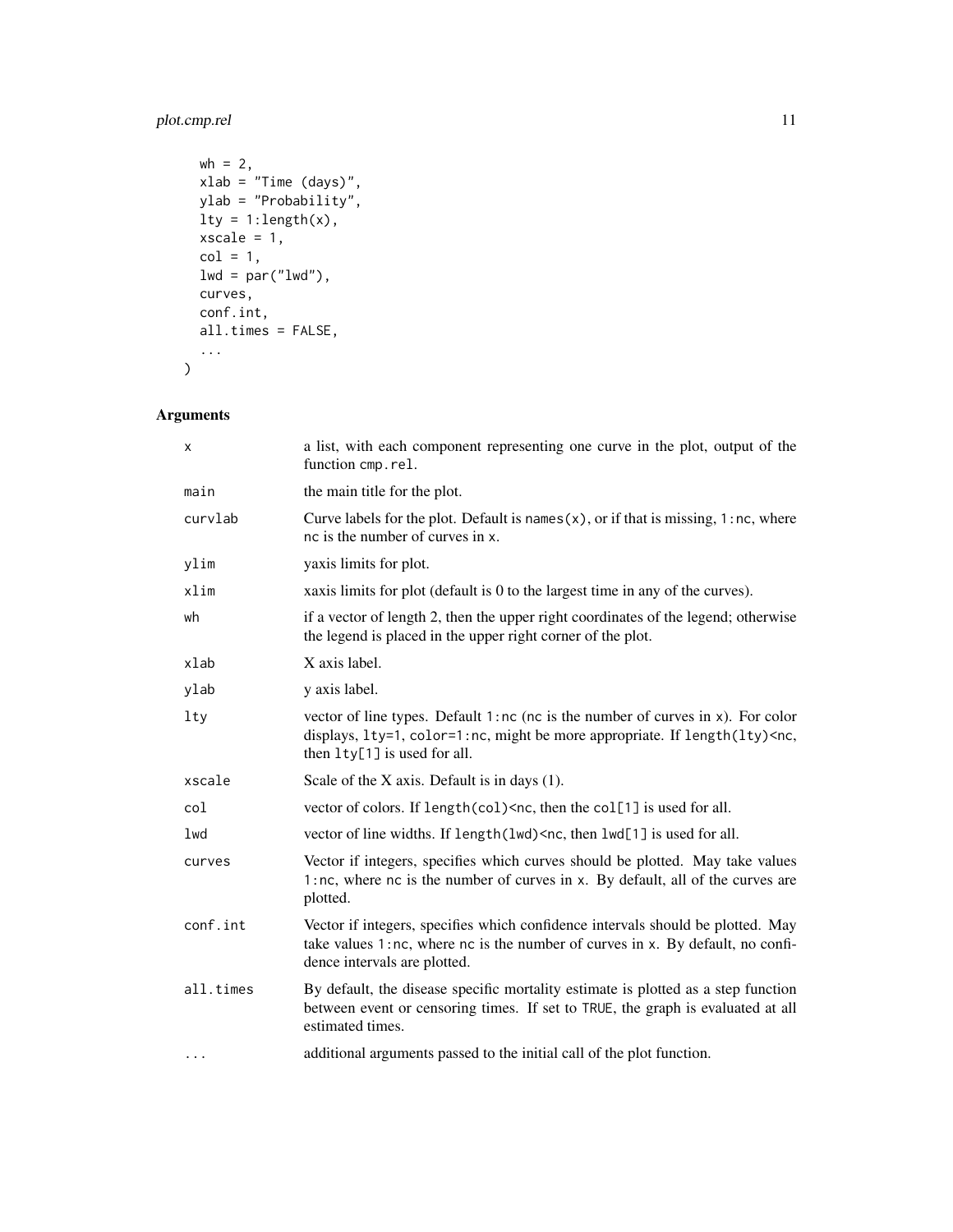# <span id="page-11-0"></span>Details

By default, the graph is plotted as a step function for the cause specific mortality and as a piecewise linear function for the population mortality. It is evaluated at all event and censoring times even though it constantly changes also between these time points.

If the argument all.times is set to TRUE, the plot is evaluated at all times that were used for numerical integration in the cmp.rel function (there, the default is set to daily intervals). If only specific time points are to be added, this should be done via argument add.times in cmp.rel.

### Value

No value is returned.

#### See Also

rs.surv

# Examples

```
data(slopop)
data(rdata)
fit <- cmp.rel(Surv(time,cens)~sex,rmap=list(age=age*365.241),
ratetable=slopop,data=rdata,tau=3652.41)
plot(fit,col=c(1,1,2,2),xscale=365.241,conf.int=c(1,3))
```

| plot.rs.zph | Graphical Inspection of Proportional Hazards Assumption in Relative |
|-------------|---------------------------------------------------------------------|
|             | Survival Models                                                     |

# Description

Displays a graph of the scaled partial residuals, along with a smooth curve.

# Usage

```
## S3 method for class 'rs.zph'
plot(
  x,
  resid = TRUE,df = 4,
  nsmo = 40.
  var,
  cex = 1,
  add = FALSE,col = 1,
  lty = 1,
```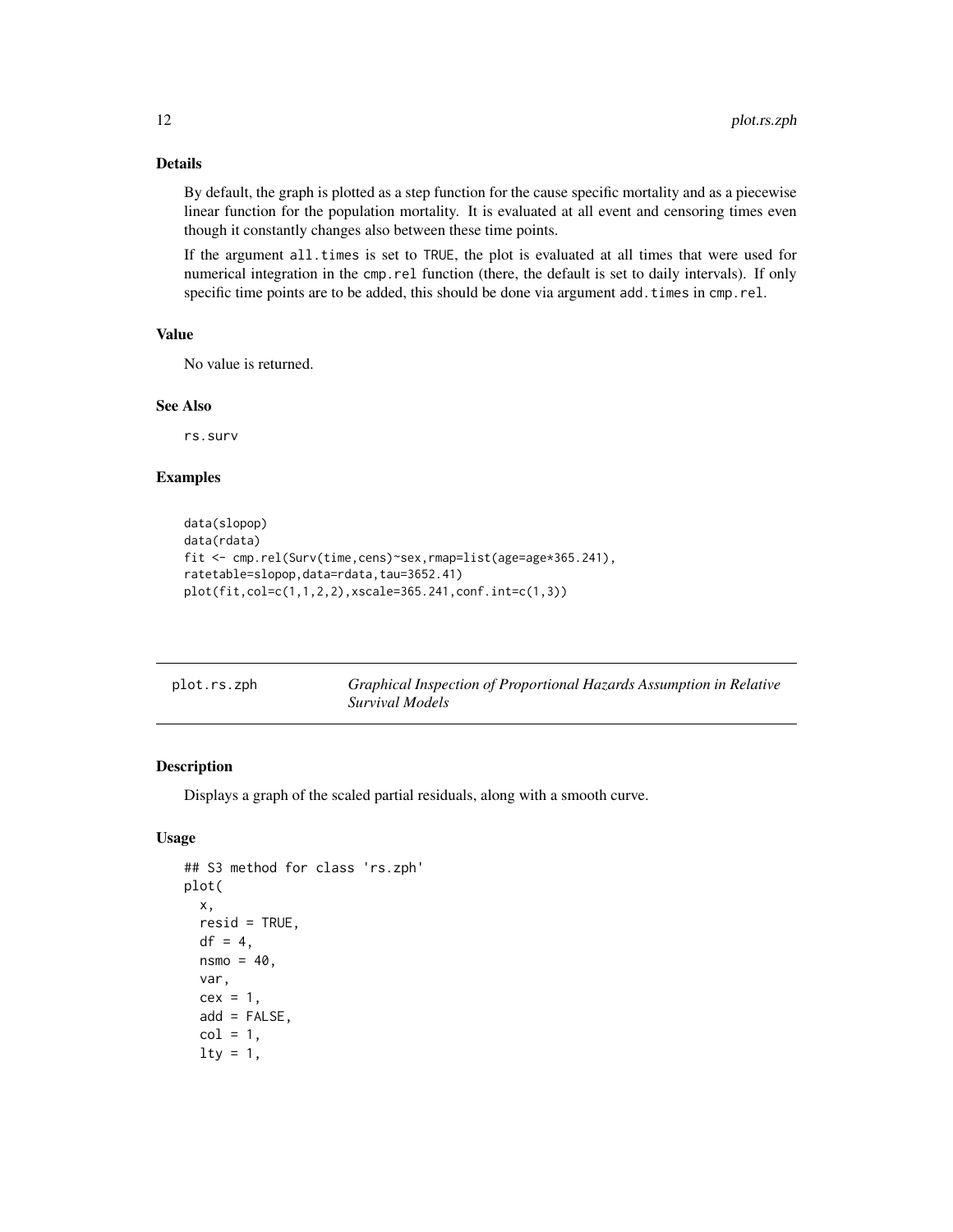```
xlab,
 ylab,
 xscale = 1,
  ...
)
```
# Arguments

| X      | result of the rs. zph function.                                                                                                                                                                                                                             |
|--------|-------------------------------------------------------------------------------------------------------------------------------------------------------------------------------------------------------------------------------------------------------------|
| resid  | a logical value, if TRUE the residuals are included on the plot, as well as the<br>smooth fit.                                                                                                                                                              |
| df     | the degrees of freedom for the fitted natural spline, df=2 leads to a linear fit.                                                                                                                                                                           |
| nsmo   | number of points used to plot the fitted spline.                                                                                                                                                                                                            |
| var    | the set of variables for which plots are desired. By default, plots are produced<br>in turn for each variable of a model. Selection of a single variable allows other<br>features to be added to the plot, e.g., a horizontal line at zero or a main title. |
| cex    | a numerical value giving the amount by which plotting text and symbols should<br>be scaled relative to the default.                                                                                                                                         |
| add    | logical, if TRUE the plot is added to an existing plot                                                                                                                                                                                                      |
| col    | a specification for the default plotting color.                                                                                                                                                                                                             |
| lty    | the line type.                                                                                                                                                                                                                                              |
| xlab   | x axis label.                                                                                                                                                                                                                                               |
| ylab   | y axis label.                                                                                                                                                                                                                                               |
| xscale | units for x axis, default is 1, i.e. days.                                                                                                                                                                                                                  |
| .      | Additional arguments passed to the plot function.                                                                                                                                                                                                           |

# References

Goodness of fit: Stare J.,Pohar Perme M., Henderson R. (2005) "Goodness of fit of relative survival models." Statistics in Medicine, 24: 3911-3925.

Package: Pohar M., Stare J. (2006) "Relative survival analysis in R." Computer Methods and Programs in Biomedicine, 81: 272-278.

Relative survival: Pohar, M., Stare, J. (2007) "Making relative survival analysis relatively easy." Computers in biology and medicine, 37: 1741-1749, 2007.

# See Also

[rs.zph](#page-23-1), [plot.cox.zph](#page-0-0).

# Examples

```
data(slopop)
data(rdata)
fit <- rsadd(Surv(time,cens)~sex+as.factor(agegr),rmap=list(age=age*365.241),
```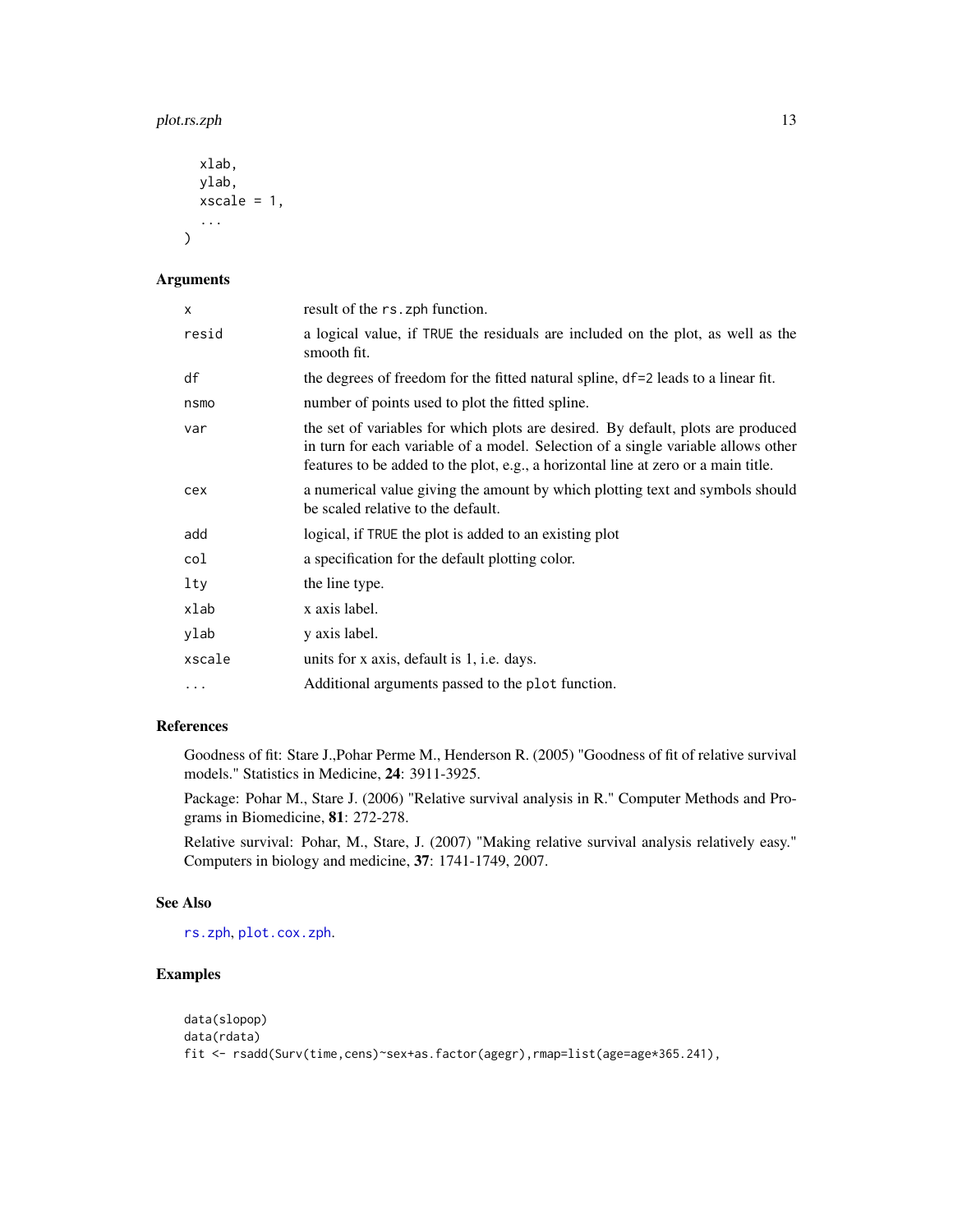```
ratetable=slopop,data=rdata,int=5)
rszph <- rs.zph(fit)
plot(rszph)
```
plot\_f *Plot the absolute risk (observed and population curve)*

# Description

Plots the estimated observed and population curve for the following measures: years lost/saved (Andersen, 2017), or life years difference (Manevski, Ruzic Gorenjec, Andersen, Pohar Perme, 2022). Note that this function cannot be used for the years lost measure (Andersen, 2013).

#### Usage

```
plot_f(
 years,
 xlab = "Time interval",
 ylab = "Absolute risk",
  xbreak,
 ybreak,
 xlimits,
  ylimits,
  show.legend = TRUE
\lambda
```
#### Arguments

| years        | the object obtained using function years.                                      |
|--------------|--------------------------------------------------------------------------------|
| xlab         | a title for the x axis.                                                        |
| ylab         | a title for the y axis.                                                        |
| xbreak       | the breaks on the x axis (this is supplied to scale_ $x$ _continuous).         |
| ybreak       | the breaks on the y axis (this is supplied to scale_y_continuous).             |
| xlimits      | define the limits on the x axis (this is supplied to $scale_x_{continuous}$ ). |
| vlimits      | define the limits on the y axis (this is supplied to scale_y_continuous).      |
| show. legend | if TRUE, the legend is shown on the graph.                                     |

# Details

A ggplot2 implementation for plotting the observed and population curves. The type of curves is dependent upon the measure calculated using years function (argument measure).

# Value

A ggplot object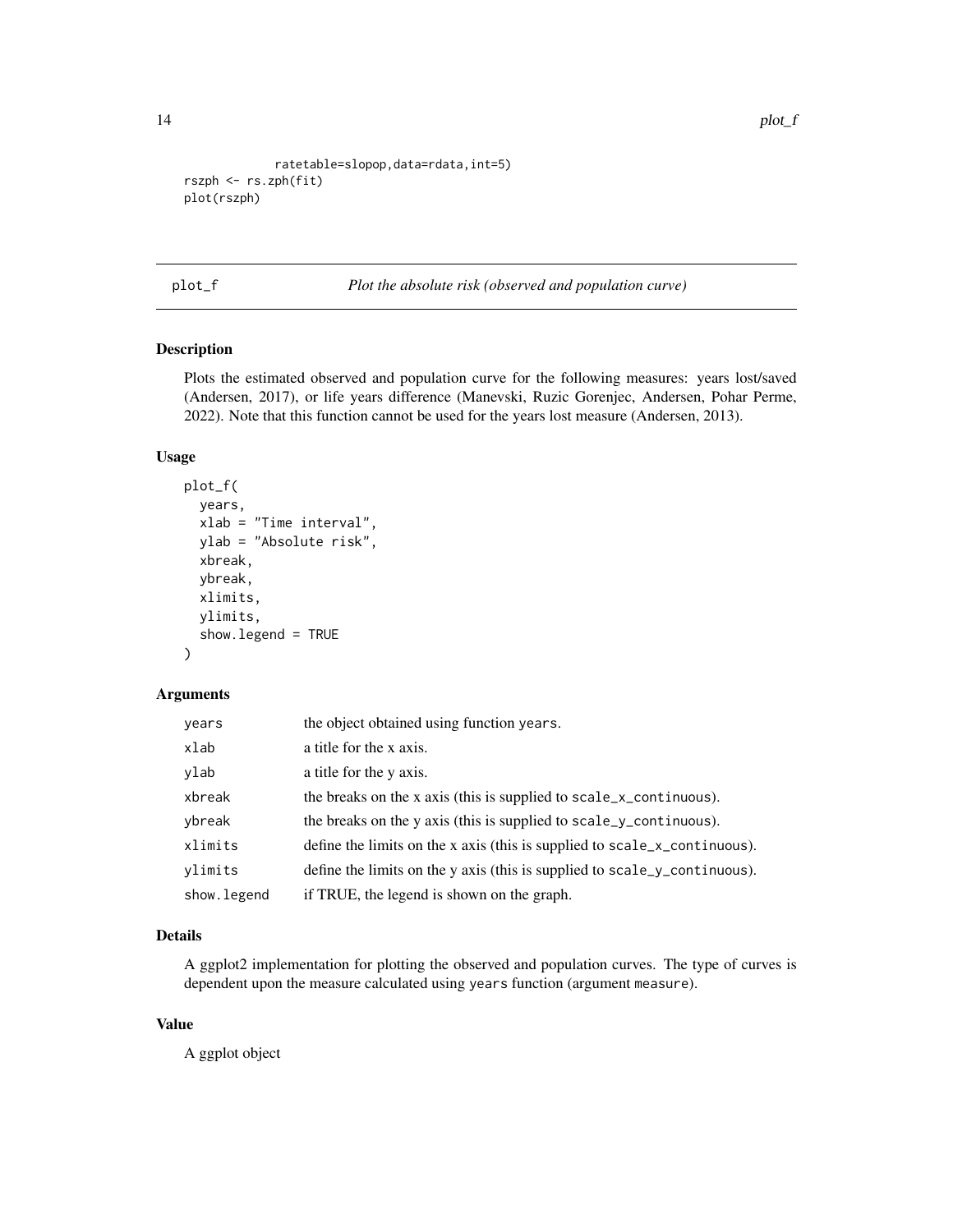# <span id="page-14-0"></span>plot\_years 15

# See Also

years, plot\_years

# plot\_years *Plot the years measure*

# Description

Plot the years measure obtained from the years function.

### Usage

```
plot_years(
 years,
 xlab = "Time interval",
 ylab = "Years",
 xbreak,
 ybreak,
 xlimits,
 ylimits,
  conf.int = TRUE,
 ymirror = FALSE,
 yminus = FALSE
)
```
### Arguments

| years    | the object obtained using function years.                                     |
|----------|-------------------------------------------------------------------------------|
| xlab     | a title for the x axis.                                                       |
| ylab     | a title for the y axis.                                                       |
| xbreak   | the breaks on the x axis (this is supplied to scale_ $x$ _continuous).        |
| ybreak   | the breaks on the y axis (this is supplied to scale_y_continuous).            |
| xlimits  | define the limits on the x axis (this is supplied to scale_ $x$ _continuous). |
| ylimits  | define the limits on the y axis (this is supplied to scale_y_continuous).     |
| conf.int | if TRUE, the confidence interval is plotted.                                  |
| ymirror  | mirror the y values (w.r.t. the x axis).                                      |
| yminus   | use function $y \rightarrow -y$ when plotting.                                |

# Details

A ggplot2 implementation for plotting the years measure. The type of curve is dependent upon the measure calculated using the years function (argument measure).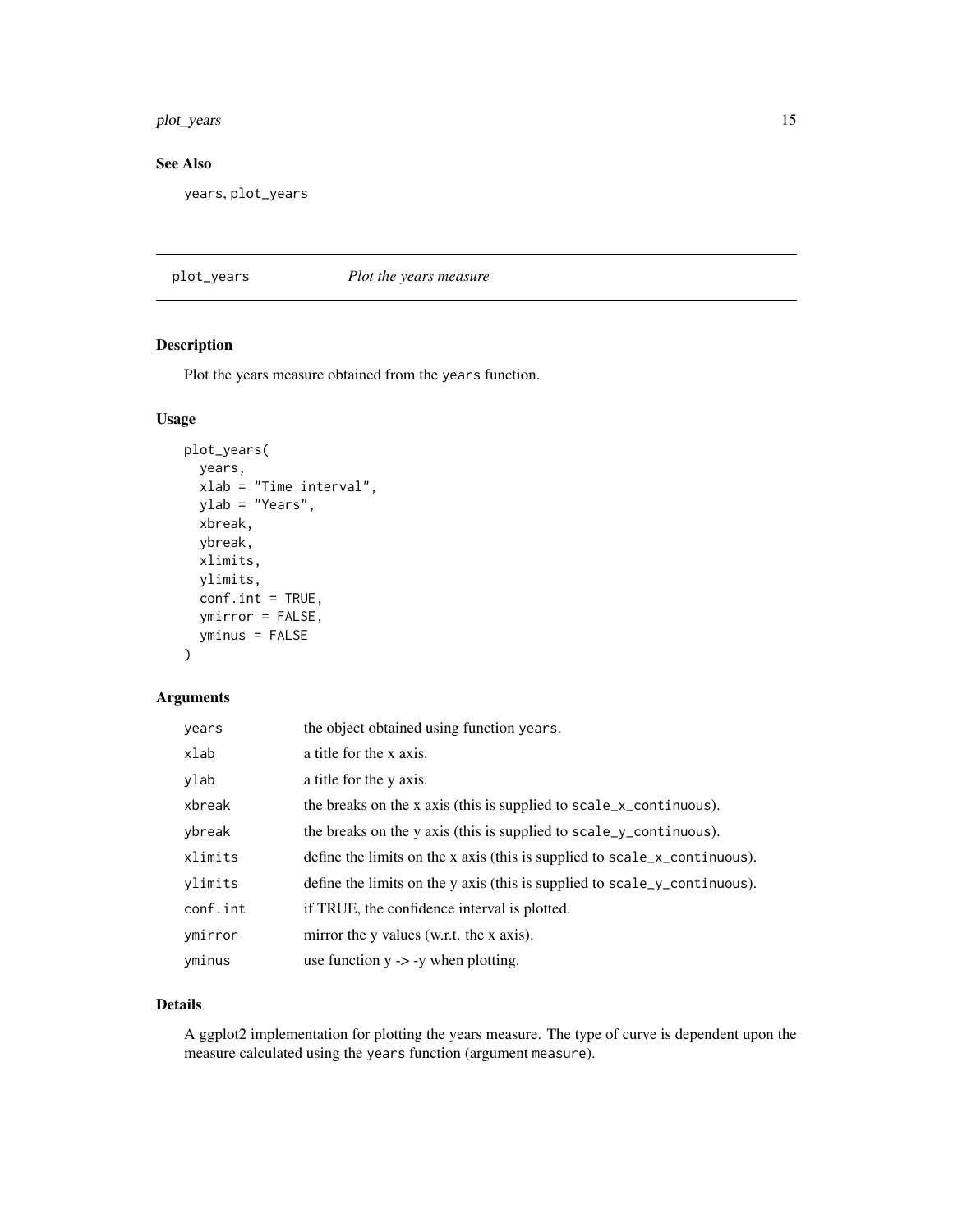# <span id="page-15-0"></span>Value

A ggplot object

# See Also

years, plot\_f

rdata *Survival Data*

# Description

Survival data.

### Usage

data(rdata)

# Format

A data frame with 1040 observations on the following 6 variables:

time survival time (in days).

cens censoring indicator (0=censoring, 1=death).

age age (in years).

sex sex (1=male, 2=female).

year date of diagnosis (in date format).

agegr age group.

#### References

Pohar M., Stare J. (2006) "Relative survival analysis in R." Computer Methods and Programs in Biomedicine, 81: 272-278.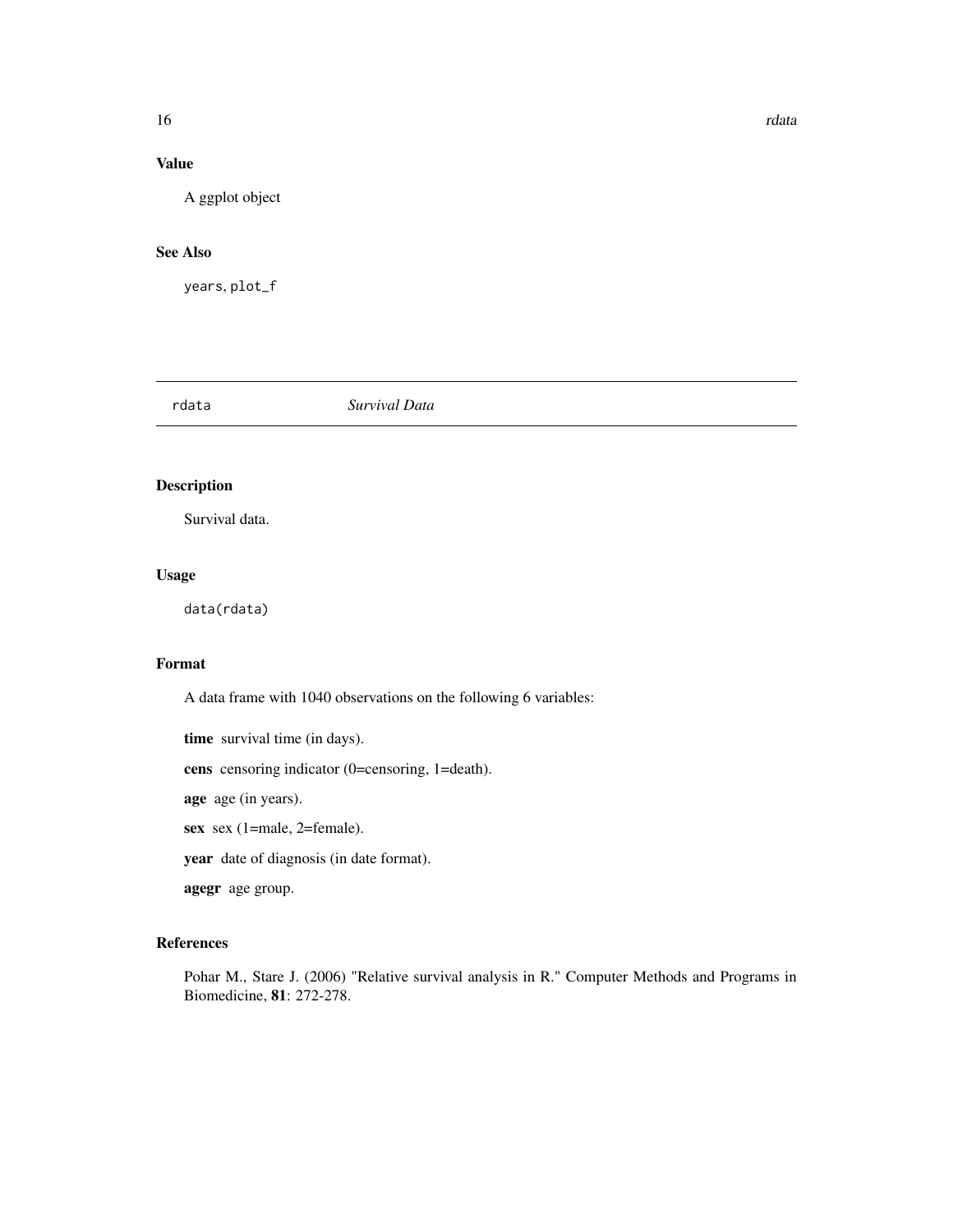<span id="page-16-0"></span>residuals.rsadd *Calculate Residuals for a "rsadd" Fit*

#### Description

Calculates partial residuals for an additive relative survival model.

#### Usage

```
## S3 method for class 'rsadd'
residuals(object, type = "schoenfeld", ...)
```
# Arguments

| object    | an object inheriting from class r sadd, representing a fitted additive relative sur-<br>vival model. Typically this is the output from the r sadd function. |
|-----------|-------------------------------------------------------------------------------------------------------------------------------------------------------------|
| type      | character string indicating the type of residual desired. Currently only Schoen-<br>feld residuals are implemented.                                         |
| $\ddotsc$ | other arguments.                                                                                                                                            |

#### Value

A list of the following values is returned:

| res    | a matrix containing the residuals for each variable.             |
|--------|------------------------------------------------------------------|
| varr   | the variance for each residual                                   |
| varr1  | the sum of varr.                                                 |
| kvarr  | the derivative of each residual, to be used in rs. zph function. |
| kvarr1 | the sum of kvarr.                                                |

#### References

Package. Pohar M., Stare J. (2006) "Relative survival analysis in R." Computer Methods and Programs in Biomedicine, 81: 272–278

Relative survival: Pohar, M., Stare, J. (2007) "Making relative survival analysis relatively easy." Computers in biology and medicine, 37: 1741–1749.

Goodness of fit: Stare J.,Pohar Perme M., Henderson R. (2005) "Goodness of fit of relative survival models." Statistics in Medicine, 24: 3911–3925.

#### See Also

[rsadd](#page-25-1).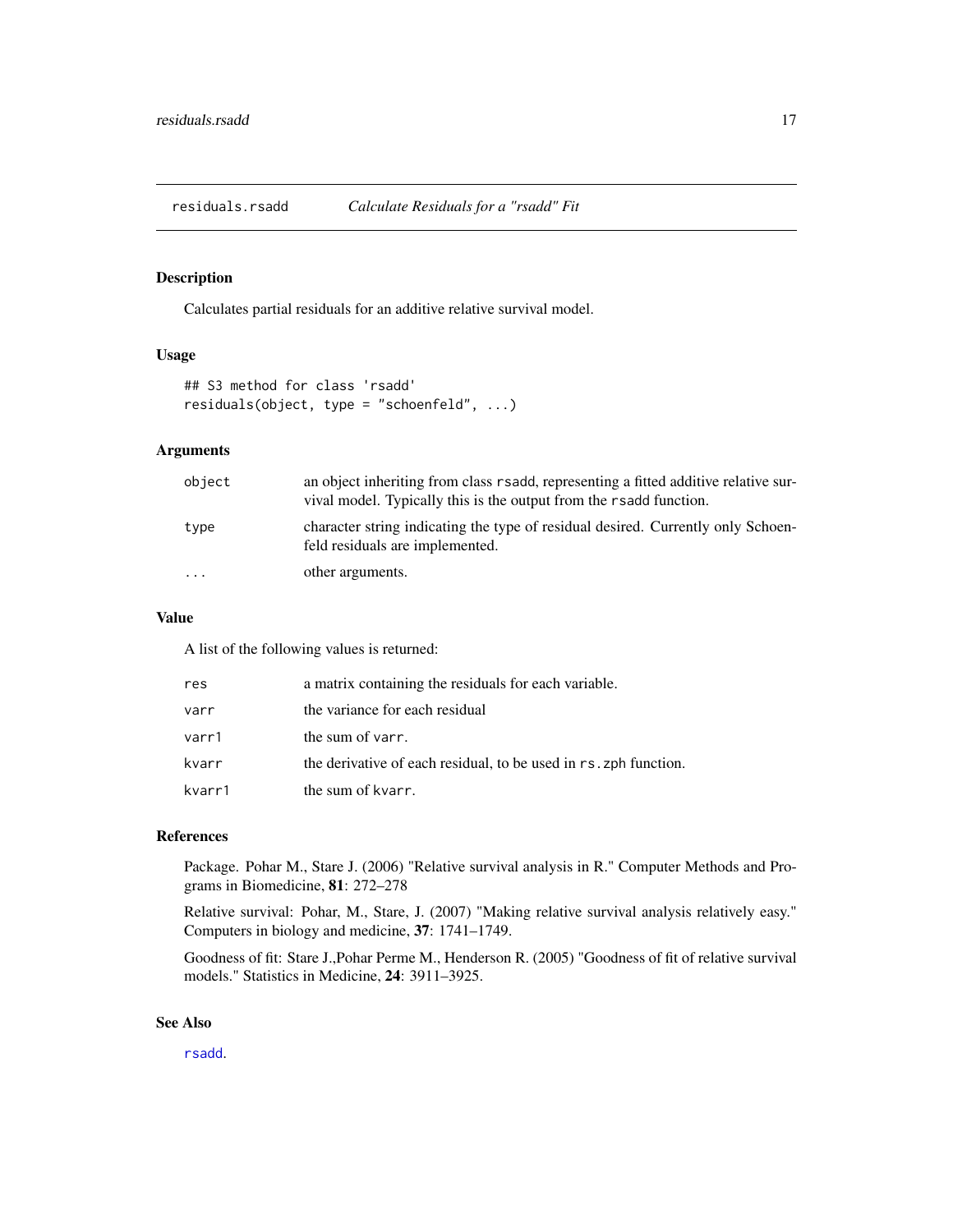# <span id="page-17-0"></span>Examples

```
data(slopop)
data(rdata)
fit <- rsadd(Surv(time,cens)~sex,rmap=list(age=age*365.241),
       ratetable=slopop,data=rdata,int=5)
sresid <- residuals.rsadd(fit)
```
rs.br *Test the Proportional Hazards Assumption for Relative Survival Regression Models*

# Description

Test the proportional hazards assumption for relative survival models (rsadd, rsmul or rstrans) by forming a Brownian Bridge.

### Usage

 $rs.br(fit, sc, rho = 0, test = "max", global = TRUE)$ 

#### Arguments

| fit       | the result of fitting a relative survival model, using the rsadd, rsmul or rstrans<br>function.                                                                                                                                         |
|-----------|-----------------------------------------------------------------------------------------------------------------------------------------------------------------------------------------------------------------------------------------|
| <b>SC</b> | partial residuals calculated by the resid function. This is used to save time if<br>several tests are to be calculated on these residuals and can otherwise be omitted.                                                                 |
| rho       | a number controlling the weigths of residuals. The weights are the number of<br>individuals at risk at each event time to the power rho. The default is rho=0,<br>which sets all weigths to 1.                                          |
| test      | a character string specifying the test to be performed on Brownian bridge. Pos-<br>sible values are "max" (default), which tests the maximum absolute value of the<br>bridge, and cym, which calculates the Cramer Von Mises statistic. |
| global    | should a global Brownian bridge test be performed, in addition to the per-<br>variable tests                                                                                                                                            |

# Value

an object of class rs.br. This function would usually be followed by both a print and a plot of the result. The plot gives a Brownian bridge for each of the variables. The horizontal lines are the 95 confidence intervals for the maximum absolute value of the Brownian bridge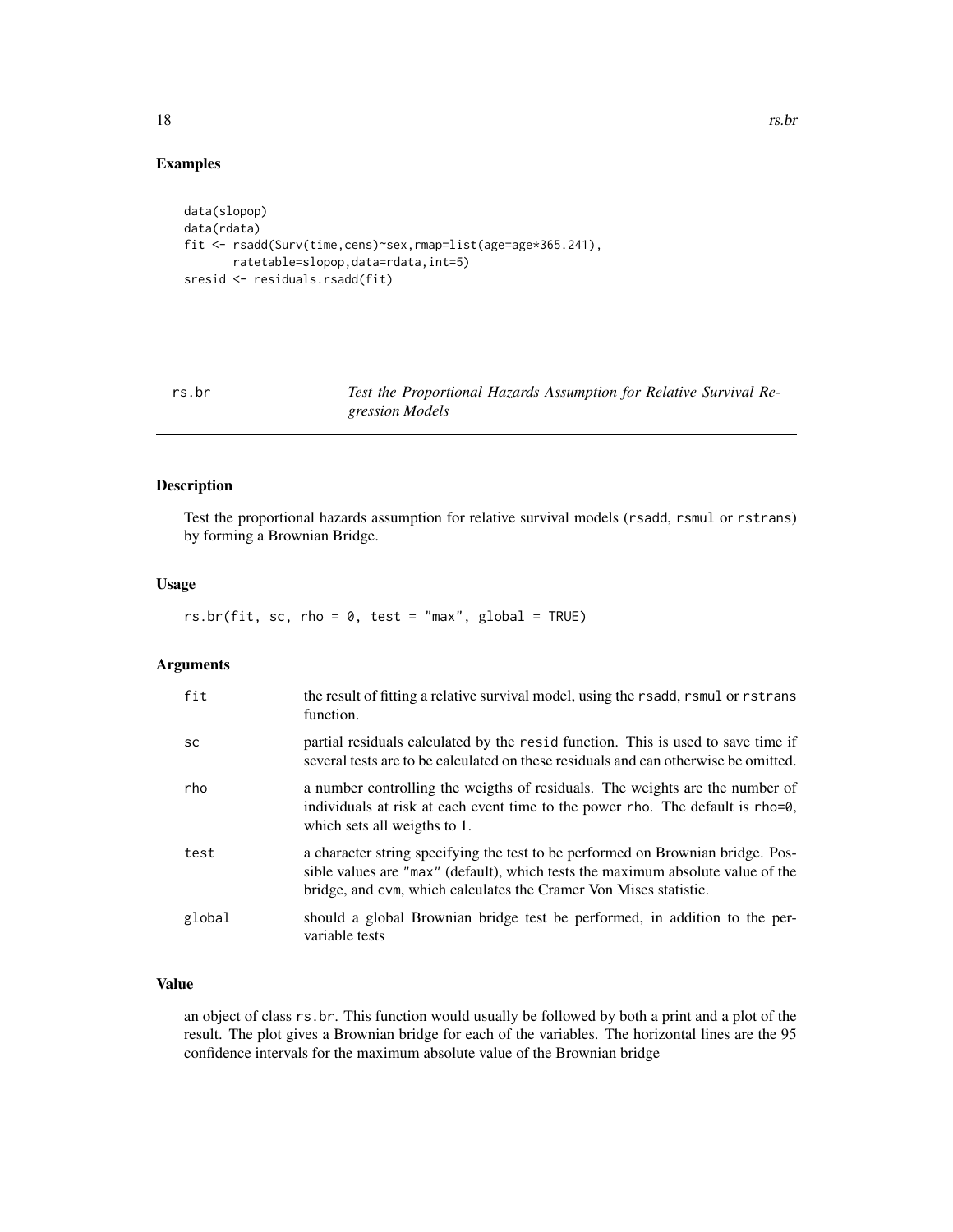#### <span id="page-18-0"></span>rs.diff and the state of the state of the state of the state of the state of the state of the state of the state of the state of the state of the state of the state of the state of the state of the state of the state of th

# References

Goodness of fit: Stare J.,Pohar Perme M., Henderson R. (2005) "Goodness of fit of relative survival models." Statistics in Medicine, 24: 3911–3925.

Package. Pohar M., Stare J. (2006) "Relative survival analysis in R." Computer Methods and Programs in Biomedicine, 81: 272–278

Relative survival: Pohar, M., Stare, J. (2007) "Making relative survival analysis relatively easy." Computers in biology and medicine, 37: 1741–1749.

# See Also

[rsadd](#page-25-1), rsmul, rstrans, [resid](#page-0-0).

# Examples

```
data(slopop)
data(rdata)
fit <- rsadd(Surv(time,cens)~sex,rmap=list(age=age*365.241),
ratetable=slopop,data=rdata,int=5)
rsbr <- rs.br(fit)
rsbr
plot(rsbr)
```
rs.diff *Test Net Survival Curve Differences*

# Description

Tests if there is a difference between two or more net survival curves using a log-rank type test.

# Usage

```
rs.diff(
  formula = formula(data),
  data = parent.frame(),
 ratetable = relsurv::slopop,
 na.action,
 precision = 1,
  rmap
)
```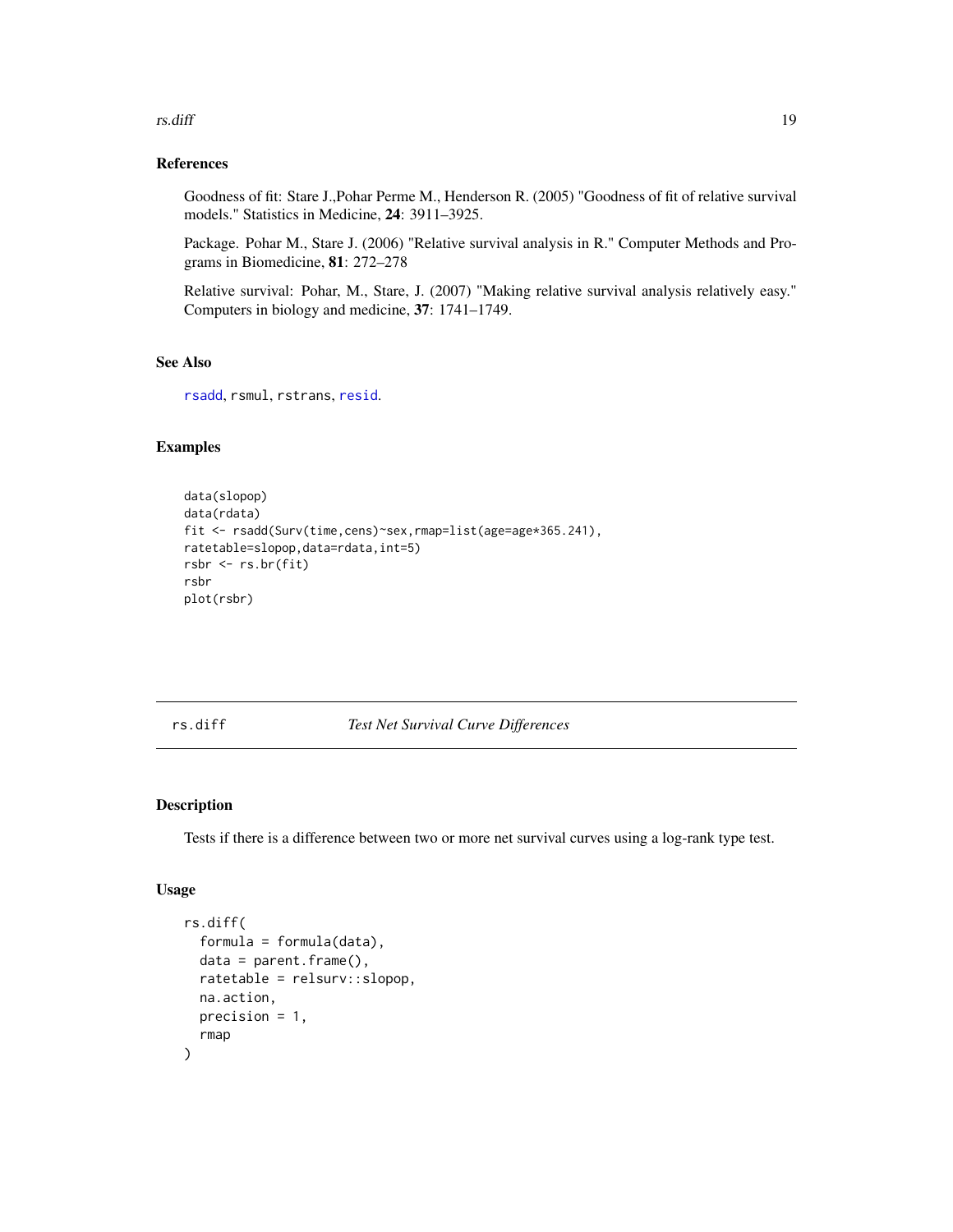#### **Arguments**

| formula   | A formula expression as for other survival models, of the form Surv(time, status)<br>$\sim$ predictors. Each combination of predictor values defines a subgroup. A<br>strata term may be used to produce a stratified test.                                                                                       |
|-----------|-------------------------------------------------------------------------------------------------------------------------------------------------------------------------------------------------------------------------------------------------------------------------------------------------------------------|
|           | NOTE: The follow-up time must be in days.                                                                                                                                                                                                                                                                         |
| data      | a data.frame in which to interpret the variables named in the formula.                                                                                                                                                                                                                                            |
| ratetable | a table of event rates, organized as a ratetable object, such as slopop.                                                                                                                                                                                                                                          |
| na.action | a missing-data filter function, applied to the model.frame, after any subset argu-<br>ment has been used. Default is options () \$na. action.                                                                                                                                                                     |
| precision | Precision for numerical integration. Default is 1, which means that daily inter-<br>vals are taken, the value may be decreased to get a higher precision or increased<br>to achieve a faster calculation. The calculation intervals always include at least<br>all times of event and censoring as border points. |
| rmap      | an optional list to be used if the variables are not organized and named in the<br>same way as in the ratetable object. See details below.                                                                                                                                                                        |

#### Details

NOTE: The follow-up time must be specified in days. The ratetable being used may have different variable names and formats than the user's data set, this is dealt with by the rmap argument. For example, if age is in years in the data set but in days in the ratetable object, age=age\*365.241 should be used. The calendar year can be in any date format (date, Date and POSIXt are allowed), the date formats in the ratetable and in the data may differ.

# Value

a rsdiff object; can be printed with print.

#### References

Package: Pohar Perme, M., Pavlic, K. (2018) "Nonparametric Relative Survival Analysis with the R Package relsurv". Journal of Statistical Software. 87(8), 1-27, doi: "10.18637/jss.v087.i08" Theory: Graffeo, N., Castell, F., Belot, A. and Giorgi, R. (2016) "A log-rank-type test to compare net survival distributions. Biometrics. doi: 10.1111/biom.12477" Theory: Pavlic, K., Pohar Perme, M. (2017) "On comparison of net survival curves. BMC Med Res Meth. doi: 10.1186/s12874-017- 0351-3"

#### See Also

rs.surv, survdiff

# Examples

```
data(slopop)
data(rdata)
#calculate the relative survival curve
#note that the variable year is given in days since 01.01.1960 and that
```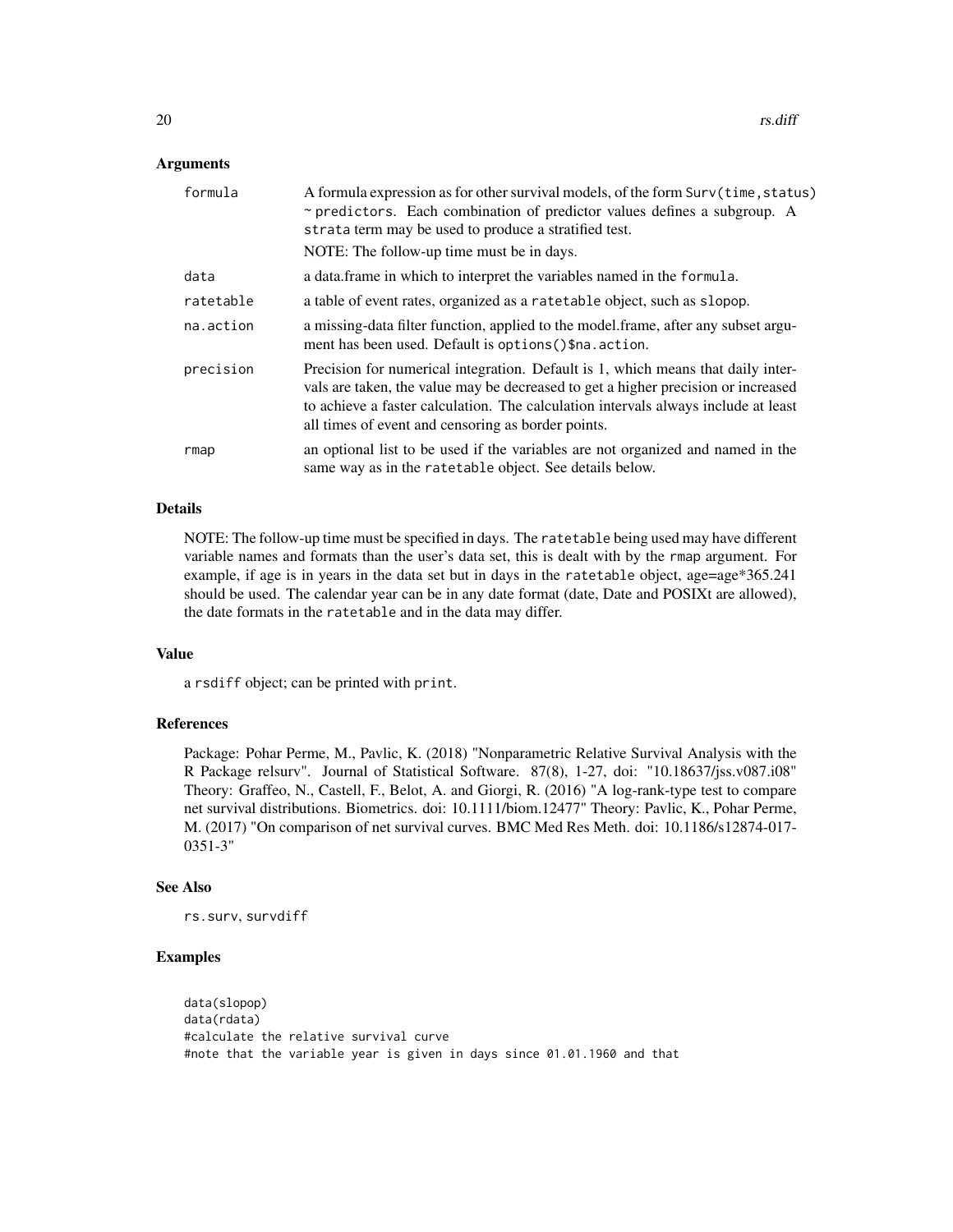#### <span id="page-20-0"></span>rs.surv 21

```
#age must be multiplied by 365.241 in order to be expressed in days.
rs.diff(Surv(time,cens)~sex,rmap=list(age=age*365.241),
ratetable=slopop,data=rdata)
```
<span id="page-20-1"></span>rs.surv *Compute a Relative Survival Curve*

# Description

Computes an estimate of the relative survival curve using the Ederer I, Ederer II method, Pohar-Perme method or the Hakulinen method

# Usage

```
rs.surv(
  formula = formula(data),
 data = parent.frame(),
 ratetable = relsurv::slopop,
 na.action,
  fin.date,
 method = "pohar-perme",
 conf.\text{type} = "log",conf.int = 0.95,type = "kaplan-meier",
  add.times,
 precision = 1,
 rmap
)
```

| formula   | a formula object, with the response as a Surv object on the left of a $\sim$ operator,<br>and, if desired, terms separated by the + operator on the right. If no strata are<br>used, $\sim$ 1 should be specified.<br>NOTE: The follow-up time must be in days. |
|-----------|-----------------------------------------------------------------------------------------------------------------------------------------------------------------------------------------------------------------------------------------------------------------|
|           |                                                                                                                                                                                                                                                                 |
| data      | a data frame in which to interpret the variables named in the formula.                                                                                                                                                                                          |
| ratetable | a table of event rates, organized as a ratetable object, such as slopop.                                                                                                                                                                                        |
| na.action | a missing-data filter function, applied to the model frame, after any subset argu-<br>ment has been used. Default is options () \$na. action.                                                                                                                   |
| fin.date  | the date of the study ending, used for calculating the potential follow-up times<br>in the Hakulinen method. If missing, it is calculated as max (year+time).                                                                                                   |
| method    | the method for calculating the relative survival. The options are pohar-perme(default),<br>ederer1, ederer2 and hakulinen.                                                                                                                                      |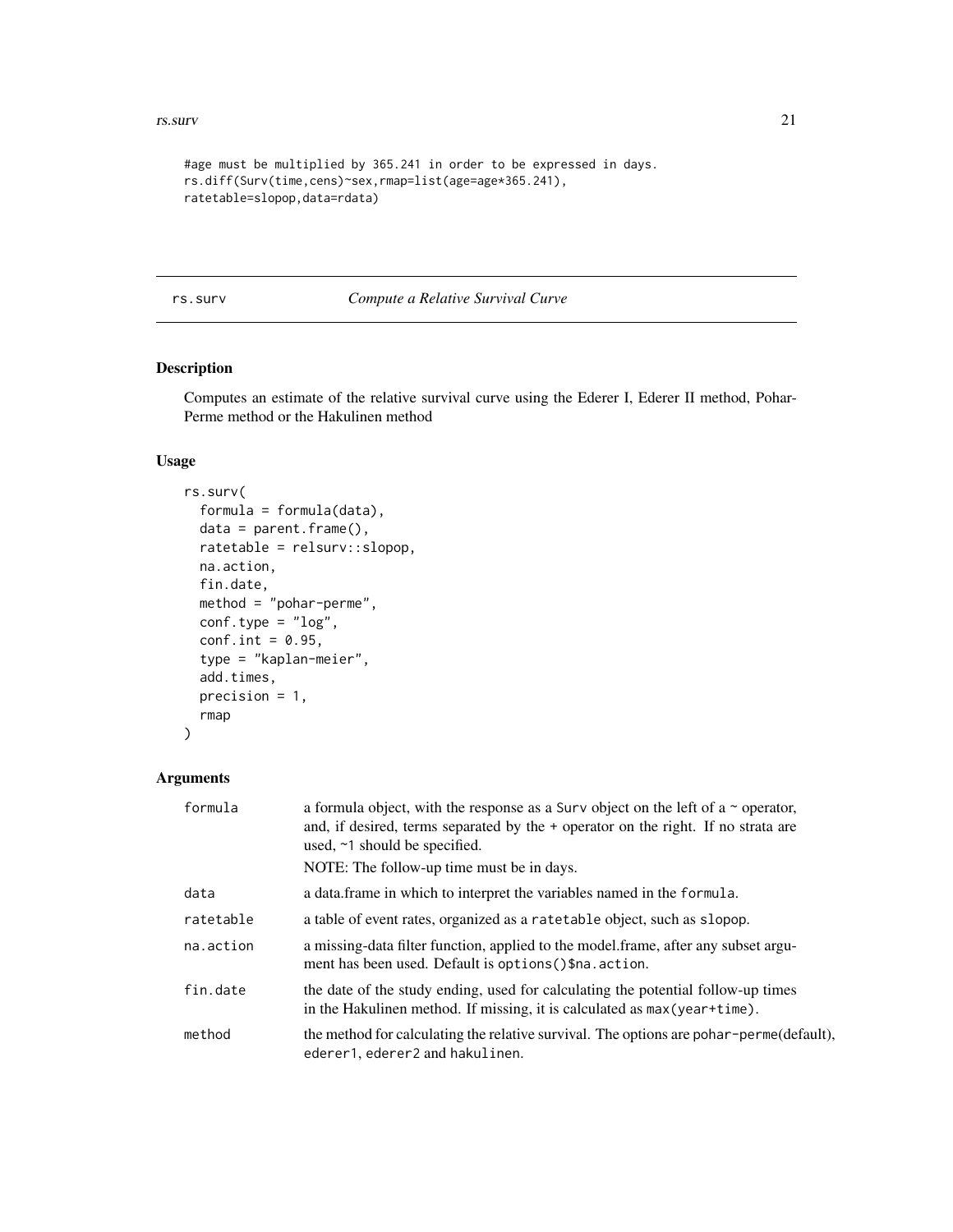| conf.type | one of plain, log (the default), or log-log. The first option causes the standard<br>intervals curve $+$ - k *se(curve), where k is determined from conf.int. The log<br>option calculates intervals based on the cumulative hazard or log(survival). The<br>last option bases intervals on the log hazard or log(-log(survival)). |
|-----------|------------------------------------------------------------------------------------------------------------------------------------------------------------------------------------------------------------------------------------------------------------------------------------------------------------------------------------|
| conf.int  | the level for a two-sided confidence interval on the survival curve $(s)$ . Default is<br>0.95.                                                                                                                                                                                                                                    |
| type      | defines how survival estimates are to be calculated given the hazards. The de-<br>fault (kaplan-meier) calculates the product integral, whereas the option fleming-harrington<br>exponentiates the negative cumulative hazard. Analogous to the usage in survfit.                                                                  |
| add.times | specific times at which the curve should be evaluated.                                                                                                                                                                                                                                                                             |
| precision | Precision for numerical integration. Default is 1, which means that daily inter-<br>vals are taken, the value may be decreased to get a higher precision or increased<br>to achieve a faster calculation. The calculation intervals always include at least<br>all times of event and censoring as border points.                  |
| rmap      | an optional list to be used if the variables are not organized and named in the<br>same way as in the ratetable object. See details below.                                                                                                                                                                                         |

# **Details**

NOTE: The follow-up time must be specified in days. The ratetable being used may have different variable names and formats than the user's data set, this is dealt with by the rmap argument. For example, if age is in years in the data set but in days in the ratetable object, age=age\*365.241 should be used. The calendar year can be in any date format (date, Date and POSIXt are allowed), the date formats in the ratetable and in the data may differ.

The potential censoring times needed for the calculation of the expected survival by the Hakulinen method are calculated automatically. The times of censoring are left as they are, the times of events are replaced with fin.date -year.

The calculation of the Pohar-Perme estimate is more time consuming since more data are needed from the population tables. The old version of the function, now named rs.survo can be used as a faster version for the Hakulinen and Ederer II estimate.

Numerical integration is required for Pohar-Perme estimate. The integration precision is set with argument precision, which defaults to daily intervals, a default that should give enough precision for any practical purpose.

Note that even though the estimate is always calculated using numerical integration, only the values at event and censoring times are reported. Hence, the function plot draws a step function in between and the function summary reports the value at the last event or censoring time before the specified time. If the output of the estimated values at other points is required, this should be specified with argument add.times.

#### Value

a survfit object; see the help on survfit.object for details. The survfit methods are used for print, summary, plot, lines, and points.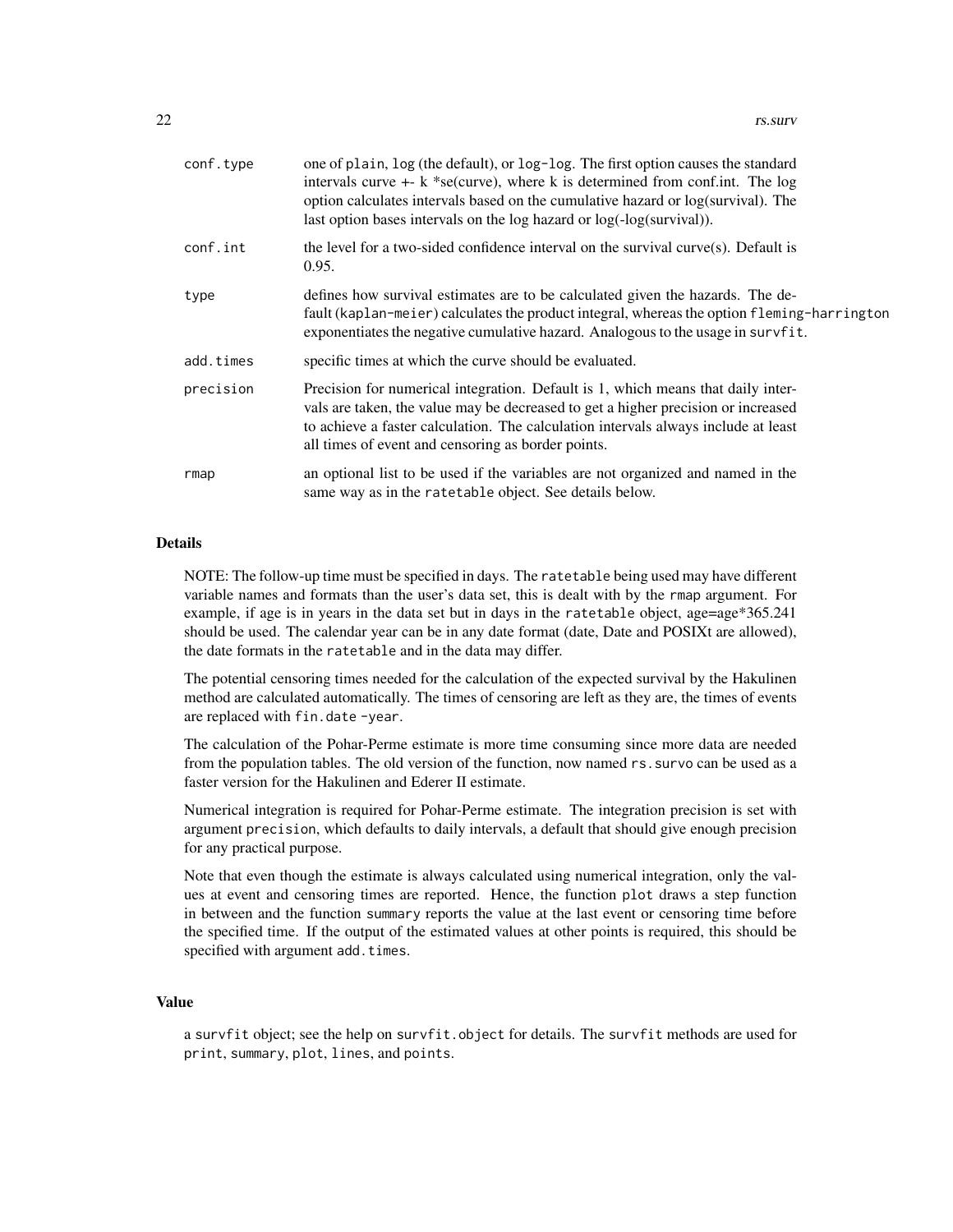#### <span id="page-22-0"></span>rs.surv.rsadd 23

#### References

Package: Pohar Perme, M., Pavlic, K. (2018) "Nonparametric Relative Survival Analysis with the R Package relsurv". Journal of Statistical Software. 87(8), 1-27, doi: "10.18637/jss.v087.i08" Theory: Pohar Perme, M., Esteve, J., Rachet, B. (2016) "Analysing Population-Based Cancer Survival - Settling the Controversies." BMC Cancer, 16 (933), 1-8. doi:10.1186/s12885-016-2967-9. Theory: Pohar Perme, M., Stare, J., Esteve, J. (2012) "On Estimation in Relative Survival", Biometrics, 68(1), 113-120. doi:10.1111/j.1541-0420.2011.01640.x.

#### See Also

survfit, survexp

#### Examples

```
data(slopop)
data(rdata)
#calculate the relative survival curve
#note that the variable year must be given in a date format and that
#age must be multiplied by 365.241 in order to be expressed in days.
rs.surv(Surv(time,cens)~sex,rmap=list(age=age*365.241), ratetable=slopop,data=rdata)
```

| rs.surv.rsadd | Compute a Relative Survival Curve from an additive relative survival |
|---------------|----------------------------------------------------------------------|
|               | model                                                                |

#### Description

Computes the predicted relative survival function for an additive relative survival model fitted with maximum likelihood.

#### Usage

rs.surv.rsadd(formula, newdata)

### Arguments

| formula | a rsadd object (Implemented only for models fitted with the codemax.lik (de-<br>fault) option.)                                                                        |
|---------|------------------------------------------------------------------------------------------------------------------------------------------------------------------------|
| newdata | a data frame with the same variable names as those that appear in the rsadd for-<br>mula, a predicted curve for each individual in this data frame shall be calculated |

#### Details

Does not work with factor variables - you have to form dummy variables before calling the rsadd function.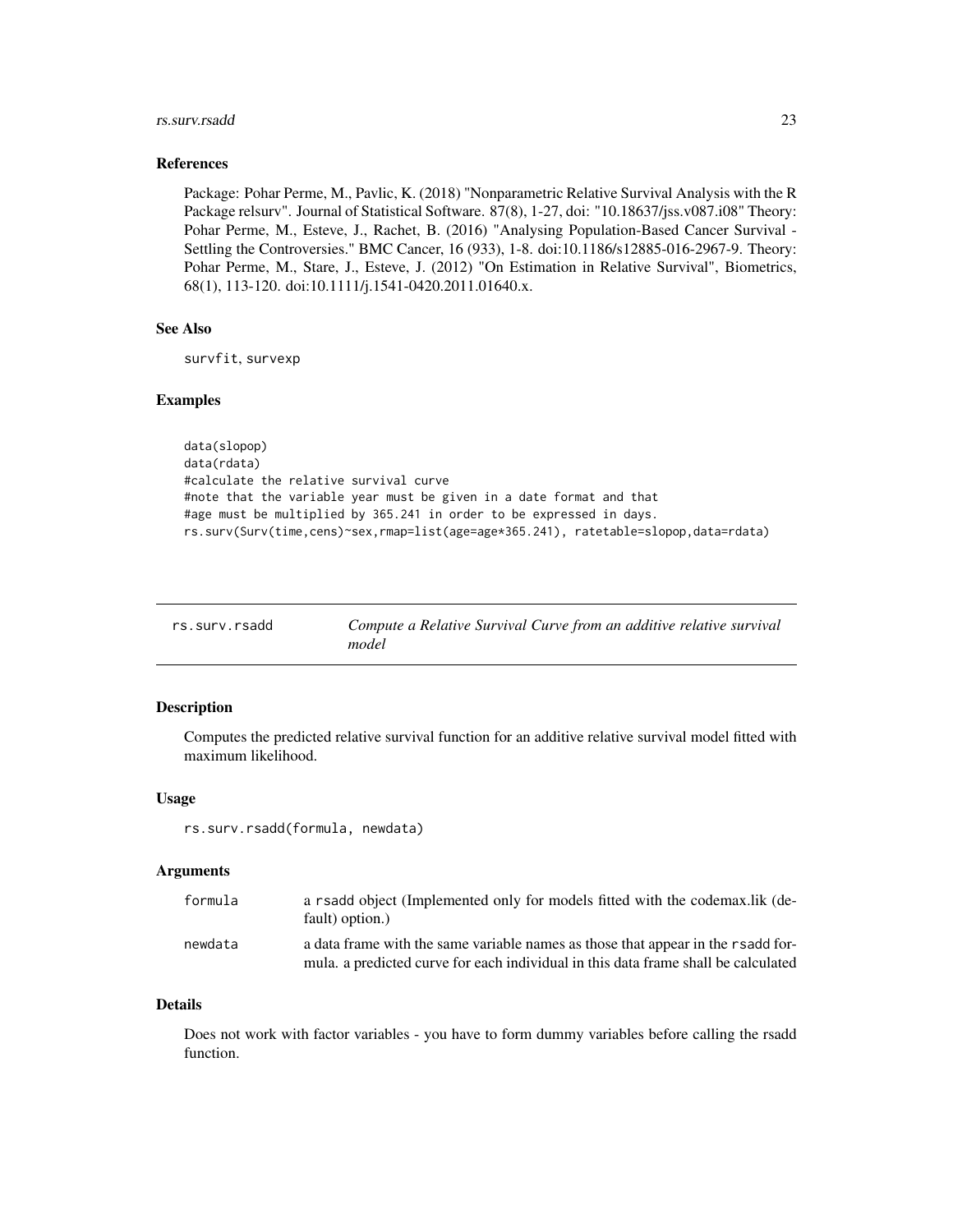#### <span id="page-23-0"></span>Value

a survfit object; see the help on survfit.object for details. The survfit methods are used for print, plot, lines, and points.

#### References

Package. Pohar M., Stare J. (2006) "Relative survival analysis in R." Computer Methods and Programs in Biomedicine, 81: 272–278

#### See Also

survfit, survexp

#### Examples

```
data(slopop)
data(rdata)
#fit a relative survival model
fit <- rsadd(Surv(time,cens)~sex+age+year,rmap=list(age=age*365.241),
ratetable=slopop,data=rdata,int=c(0:10,15))
```

```
#calculate the predicted curve for a male individual, aged 65, diagnosed in 1982
d <- rs.surv.rsadd(fit,newdata=data.frame(sex=1,age=65,year=as.date("1Jul1982")))
#plot the curve (will result in a step function since the baseline is assumed piecewise constant)
plot(d,xscale=365.241)
```

```
#calculate the predicted survival curves for each individual in the data set
d <- rs.surv.rsadd(fit,newdata=rdata)
#calculate the average over all predicted survival curves
p.surv <- apply(d$surv,1,mean)
#plot the relative survival curve
plot(d$time/365.241,p.surv,type="b",ylim=c(0,1),xlab="Time",ylab="Relative survival")
```
<span id="page-23-1"></span>

| rs.zph |        | Behaviour of Covariates in Time for Relative Survival Regression |  |  |  |
|--------|--------|------------------------------------------------------------------|--|--|--|
|        | Models |                                                                  |  |  |  |

#### Description

Calculates the scaled partial residuals of a relative survival model (rsadd, rsmul or rstrans)

#### Usage

```
rs.zph(fit, sc, transform = "identity", var.type = "sum")
```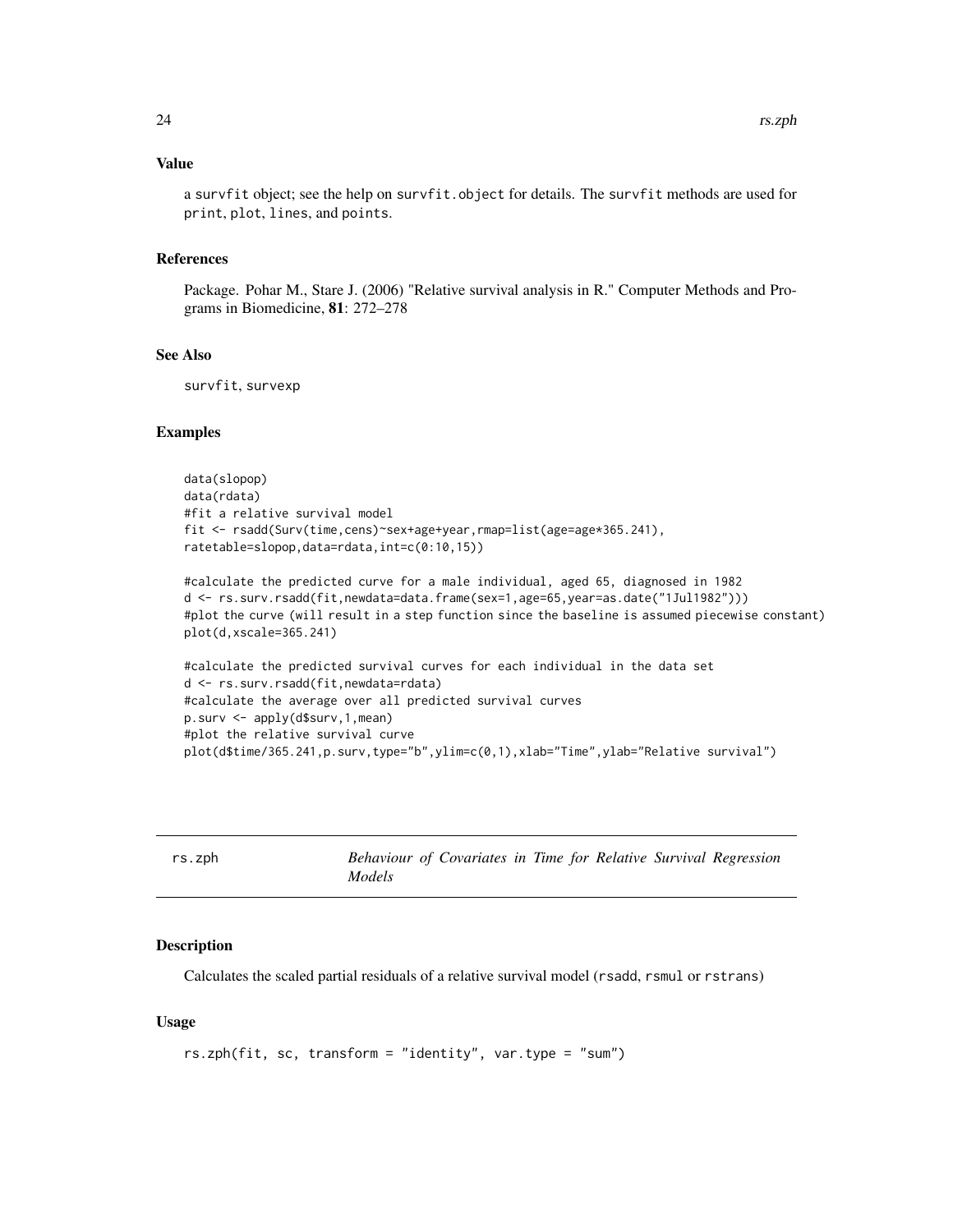#### <span id="page-24-0"></span>rs.zph 25

# Arguments

| fit       | the result of fitting an additive relative survival model, using the rsadd, rsmul<br>or rstrans function.                                                                                                                                     |
|-----------|-----------------------------------------------------------------------------------------------------------------------------------------------------------------------------------------------------------------------------------------------|
|           | In the case of multiplicative and transformation models the output is identical to<br>cox. zph function, except no test is performed.                                                                                                         |
| <b>SC</b> | partial residuals calculated by the resid function. This is used to save time if<br>several tests are to be calculated on these residuals and can otherwise be omitted.                                                                       |
| transform | a character string specifying how the survival times should be transformed. Pos-<br>sible values are "km", "rank", "identity" and log. The default is "identity".                                                                             |
| var.type  | a character string specifying the variance used to scale the residuals. Possible<br>values are "each", which estimates the variance for each residual separately,<br>and sum(default), which assumes the same variance for all the residuals. |

#### Value

an object of class rs.zph. This function would usually be followed by a plot of the result. The plot gives an estimate of the time-dependent coefficient beta(t). If the proportional hazards assumption is true,  $beta(t)$  will be a horizontal line.

### References

Goodness of fit: Stare J.,Pohar Perme M., Henderson R. (2005) "Goodness of fit of relative survival models." Statistics in Medicine, 24: 3911–3925.

Package. Pohar M., Stare J. (2006) "Relative survival analysis in R." Computer Methods and Programs in Biomedicine, 81: 272–278

Relative survival: Pohar, M., Stare, J. (2007) "Making relative survival analysis relatively easy." Computers in biology and medicine, 37: 1741–1749.

# See Also

[rsadd](#page-25-1), rsmul, rstrans, [resid](#page-0-0), [cox.zph](#page-0-0).

# Examples

```
data(slopop)
data(rdata)
fit <- rsadd(Surv(time,cens)~sex,rmap=list(age=age*365.241),
ratetable=slopop,data=rdata,int=5)
rszph <- rs.zph(fit)
plot(rszph)
```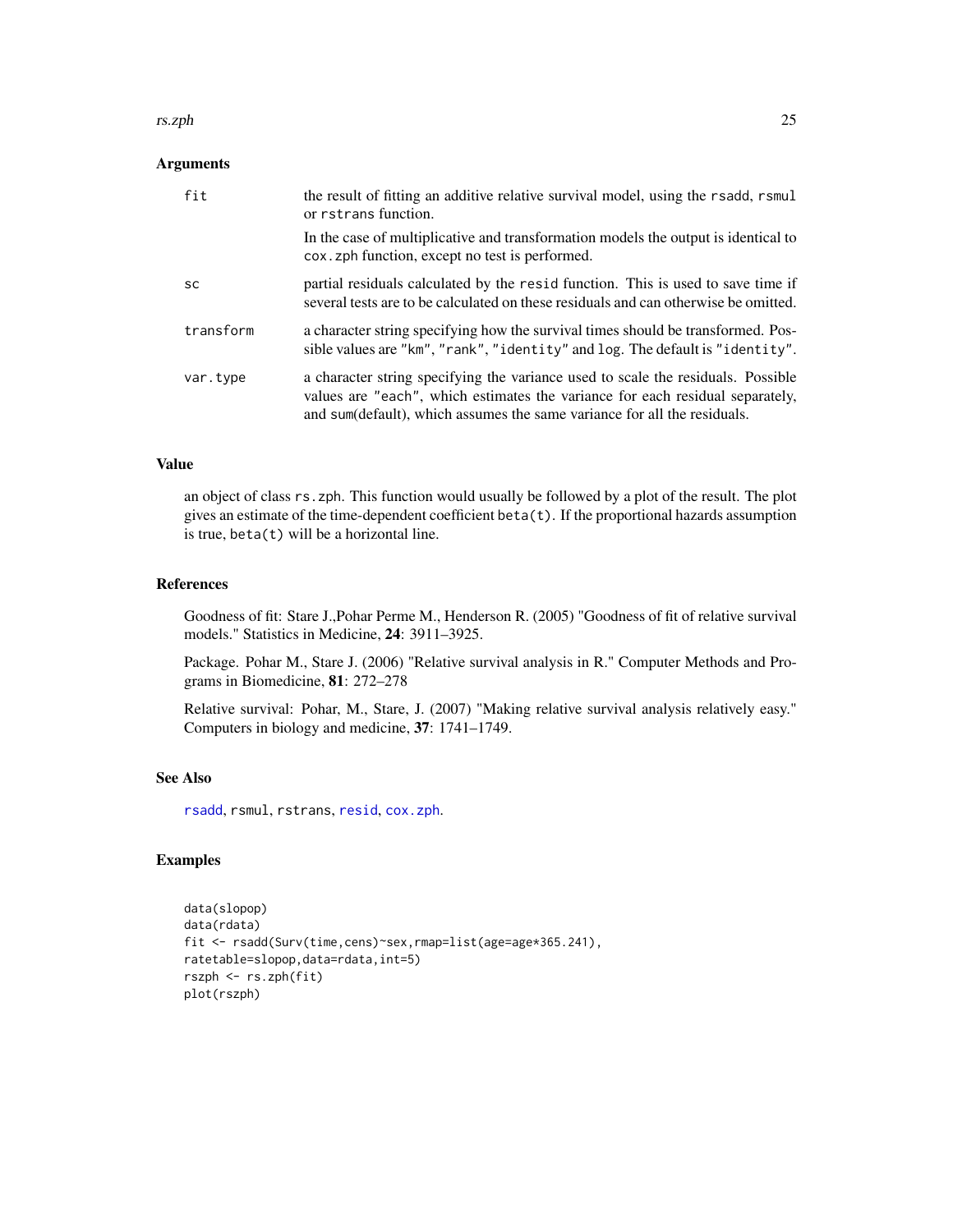# <span id="page-25-1"></span><span id="page-25-0"></span>Description

The function fits an additive model to the data. The methods implemented are the maximum likelihood method, the semiparametric method, a glm model with a binomial error and a glm model with a poisson error.

# Usage

```
rsadd(formula, data=parent.frame(), ratetable = relsurv::slopop,
     int, na.action, method, init,bwin,centered,cause,control,rmap,...)
```

| formula   | a formula object, with the response as a Surv object on the left of a $\sim$ operator,<br>and, if desired, terms separated by the + operator on the right.<br>NOTE: The follow-up time must be in days.                                                                                                                                                                                                                                        |
|-----------|------------------------------------------------------------------------------------------------------------------------------------------------------------------------------------------------------------------------------------------------------------------------------------------------------------------------------------------------------------------------------------------------------------------------------------------------|
| data      | a data. frame in which to interpret the variables named in the formula.                                                                                                                                                                                                                                                                                                                                                                        |
| ratetable | a table of event rates, organized as a ratetable object, such as slopop.                                                                                                                                                                                                                                                                                                                                                                       |
| int       | either a single value denoting the number of follow-up years or a vector speci-<br>fying the intervals (in years) in which the hazard is constant (the times that are<br>bigger than $max(int)$ are censored. If missing, only one interval (from time $0$<br>to maximum observation time) is assumed. The EM method does not need the<br>intervals, only the maximum time can be specified (all times are censored after<br>this time point). |
| na.action | a missing-data filter function, applied to the model.frame, after any subset argu-<br>ment has been used. Default is options () \$na. action.                                                                                                                                                                                                                                                                                                  |
| method    | glm.bin or glm.poi for a glm model, EM for the EM algorithm and max.lik for<br>the maximum likelihood model (default).                                                                                                                                                                                                                                                                                                                         |
| init      | vector of initial values of the iteration. Default initial value is zero for all vari-<br>ables.                                                                                                                                                                                                                                                                                                                                               |
| bwin      | controls the bandwidth used for smoothing in the EM algorithm. The follow-up<br>time is divided into quartiles and bwin specifies a factor by which the maximum<br>between events time length on each interval is multiplied. The default bwin=-1<br>lets the function find an appropriate value. If bwin=0, no smoothing is applied.                                                                                                          |
| centered  | if TRUE, all the variables are centered before fitting and the baseline excess haz-<br>ard is calculated accordingly. Default is FALSE.                                                                                                                                                                                                                                                                                                        |
| cause     | A vector of the same length as the number of cases. $\theta$ for population deaths, 1<br>for disease specific deaths, 2 (default) for unknown. Can only be used with the<br>EM method.                                                                                                                                                                                                                                                         |
| control   | a list of parameters for controlling the fitting process. See the documentation for<br>glm.control for details.                                                                                                                                                                                                                                                                                                                                |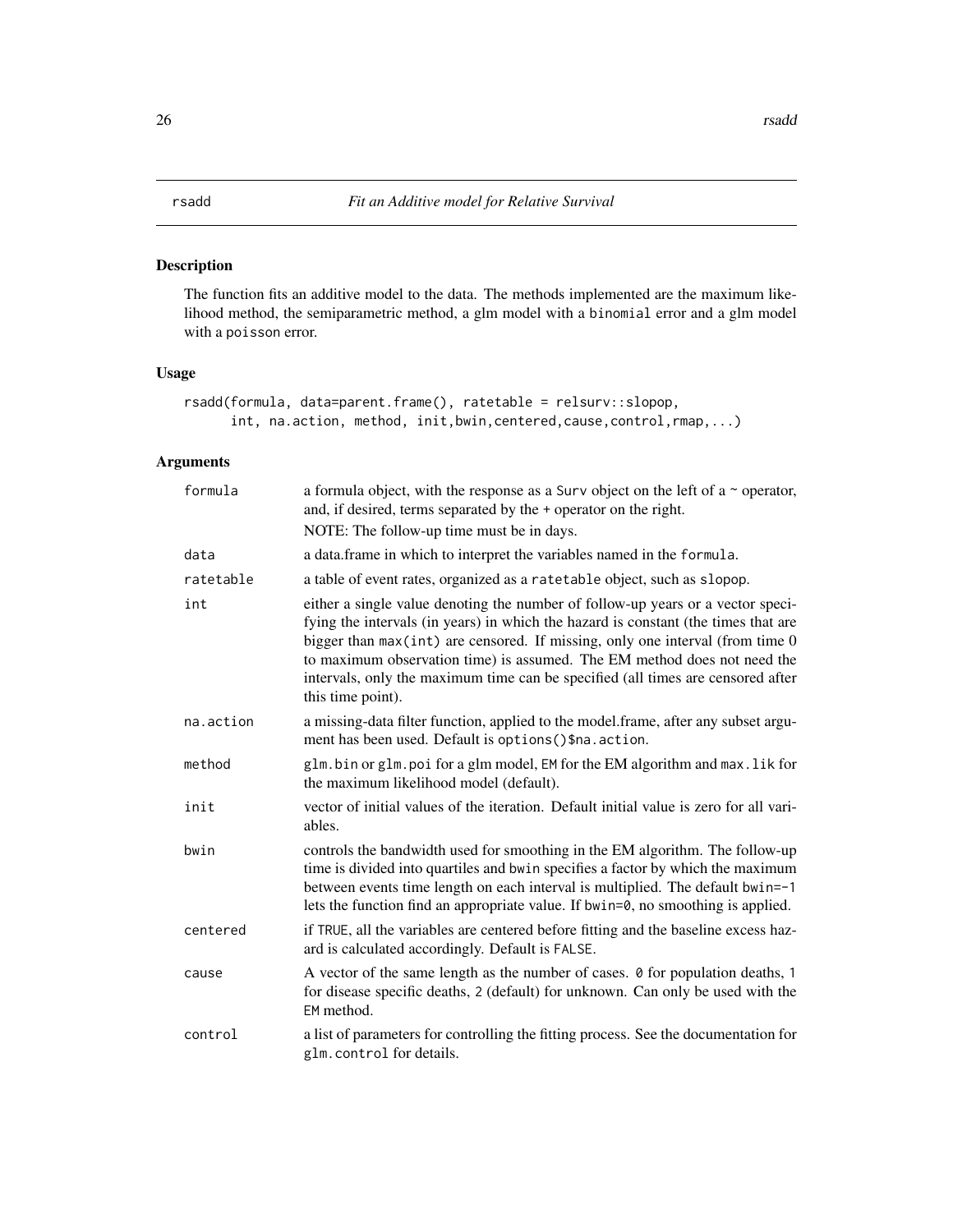#### rsadd 27

| rmap                    | an optional list to be used if the variables are not organized and named in the<br>same way as in the rate table object. See details below. |
|-------------------------|---------------------------------------------------------------------------------------------------------------------------------------------|
| $\cdot$ $\cdot$ $\cdot$ | other arguments will be passed to glm.control.                                                                                              |

#### Details

NOTE: The follow-up time must be specified in days. The ratetable being used may have different variable names and formats than the user's data set, this is dealt with by the rmap argument. For example, if age is in years in the data set but in days in the ratetable object, age=age\*365.241 should be used. The calendar year can be in any date format (date, Date and POSIXt are allowed), the date formats in the ratetable and in the data may differ.

The maximum likelihood method and both glm methods assume a fully parametric model with a piecewise constant baseline excess hazard function. The intervals on which the baseline is assumed constant should be passed via argument int. The EM method is semiparametric, i.e. no assumptions are made for the baseline hazard and therefore no intervals need to be specified.

The methods using glm are methods for grouped data. The groups are formed according to the covariate values. This should be taken into account when fitting a model. The glm method returns life tables for groups specified by the covariates in groups.

The EM method output includes the smoothed baseline excess hazard lambda0, the cumulative baseline excess hazard Lambda0 and times at which they are estimated. The individual probabilites of dying due to the excess risk are returned as Nie. The EM method fitting procedure requires some local smoothing of the baseline excess hazard. The default bwin=-1 value lets the function find an appropriate value for the smoothing band width. While this ensures an unbiased estimate, the procedure time is much longer. As the value found by the function is independent of the covariates in the model, the value can be read from the output (bwinfac) and used for refitting different models to the same data to save time.

#### Value

An object of class rsadd. In the case of method="glm.bin" and method="glm.poi" the class also inherits from glm which inherits from the class lm. Objects of this class have methods for the functions print and summary. An object of class rsadd is a list containing at least the following components:

| data              | the data as used in the model, along with the variables defined in the rate table         |  |  |  |
|-------------------|-------------------------------------------------------------------------------------------|--|--|--|
| ratetable         | the ratetable used.                                                                       |  |  |  |
| int               | the maximum time (in years) used. All the events at and after this value are<br>censored. |  |  |  |
| method            | the fitting method that was used.                                                         |  |  |  |
| linear.predictors |                                                                                           |  |  |  |

the vector of linear predictors, one per subject.

#### References

Package. Pohar M., Stare J. (2006) "Relative survival analysis in R." Computer Methods and Programs in Biomedicine, 81: 272–278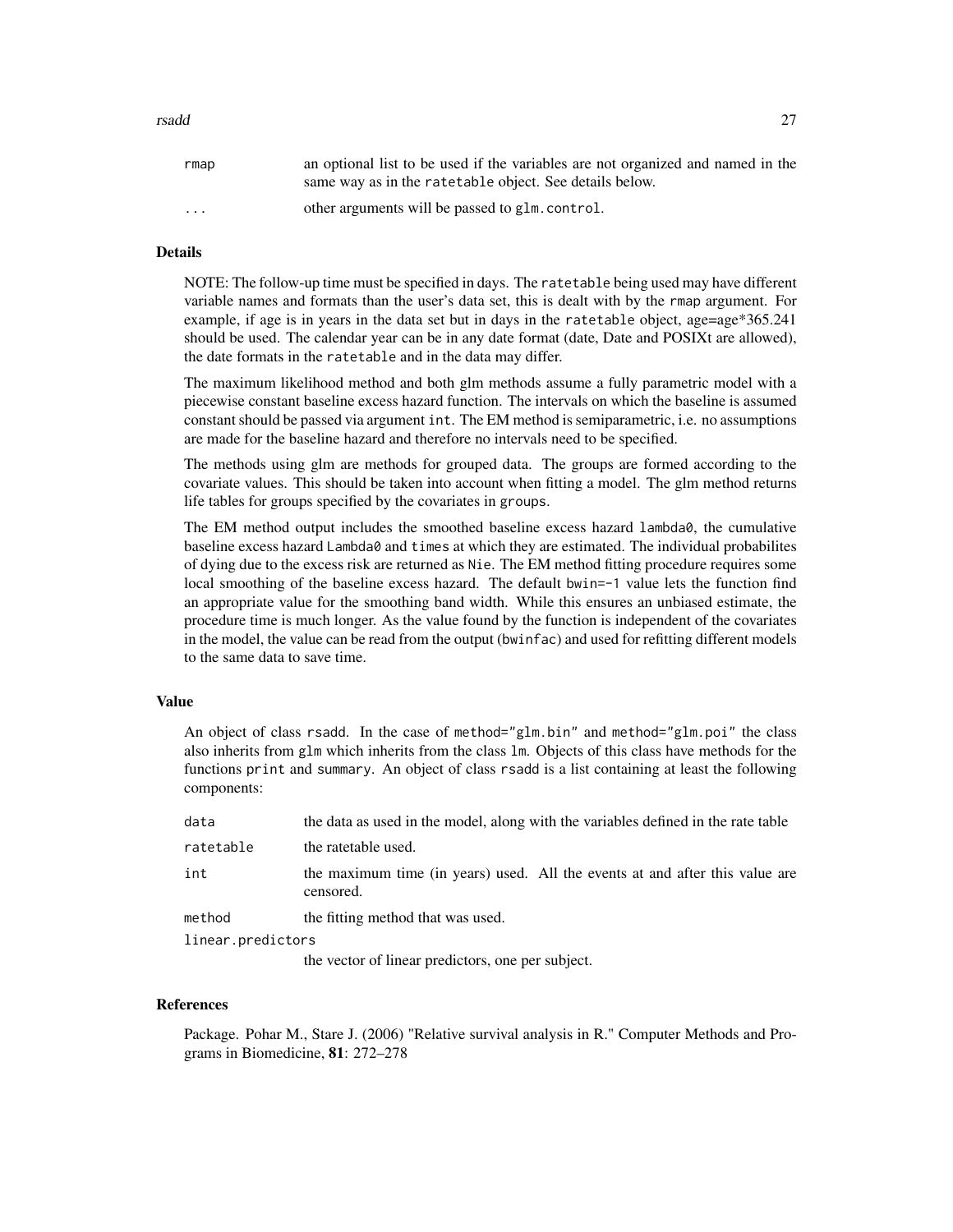<span id="page-27-0"></span>Relative survival: Pohar, M., Stare, J. (2007) "Making relative survival analysis relatively easy." Computers in biology and medicine, 37: 1741–1749.

EM algorithm: Pohar Perme M., Henderson R., Stare, J. (2009) "An approach to estimation in relative survival regression." Biostatistics, 10: 136–146.

#### See Also

[rstrans](#page-29-1), [rsmul](#page-27-1)

#### Examples

```
data(slopop)
data(rdata)
#fit an additive model
#note that the variable year is given in days since 01.01.1960 and that
#age must be multiplied by 365.241 in order to be expressed in days.
fit <- rsadd(Surv(time,cens)~sex+as.factor(agegr)+ratetable(age=age*365.241),
    ratetable=slopop,data=rdata,int=5)
#check the goodness of fit
rs.br(fit)
#use the EM method and plot the smoothed baseline excess hazard
fit <- rsadd(Surv(time,cens)~sex+age,rmap=list(age=age*365.241),
ratetable=slopop,data=rdata,int=5,method="EM")
sm <- epa(fit)
plot(sm$times,sm$lambda,type="l")
```
<span id="page-27-1"></span>

| ×<br><br>٠<br>I |
|-----------------|
|-----------------|

*Fit Andersen et al Multiplicative Regression Model for Relative Survival*

# **Description**

Fits the Andersen et al multiplicative regression model in relative survival. An extension of the coxph function using relative survival.

#### Usage

```
rsmul(formula, data, ratetable = relsurv::slopop, int,na.action,init,
     method,control,rmap,...)
```

| formula | a formula object, with the response as a Surv object on the left of a $\sim$ operator, |  |  |  |  |
|---------|----------------------------------------------------------------------------------------|--|--|--|--|
|         | and, if desired, terms separated by the + operator on the right.                       |  |  |  |  |
|         | NOTE: The follow-up time must be in days.                                              |  |  |  |  |
| data    | a data frame in which to interpret the variables named in the formula.                 |  |  |  |  |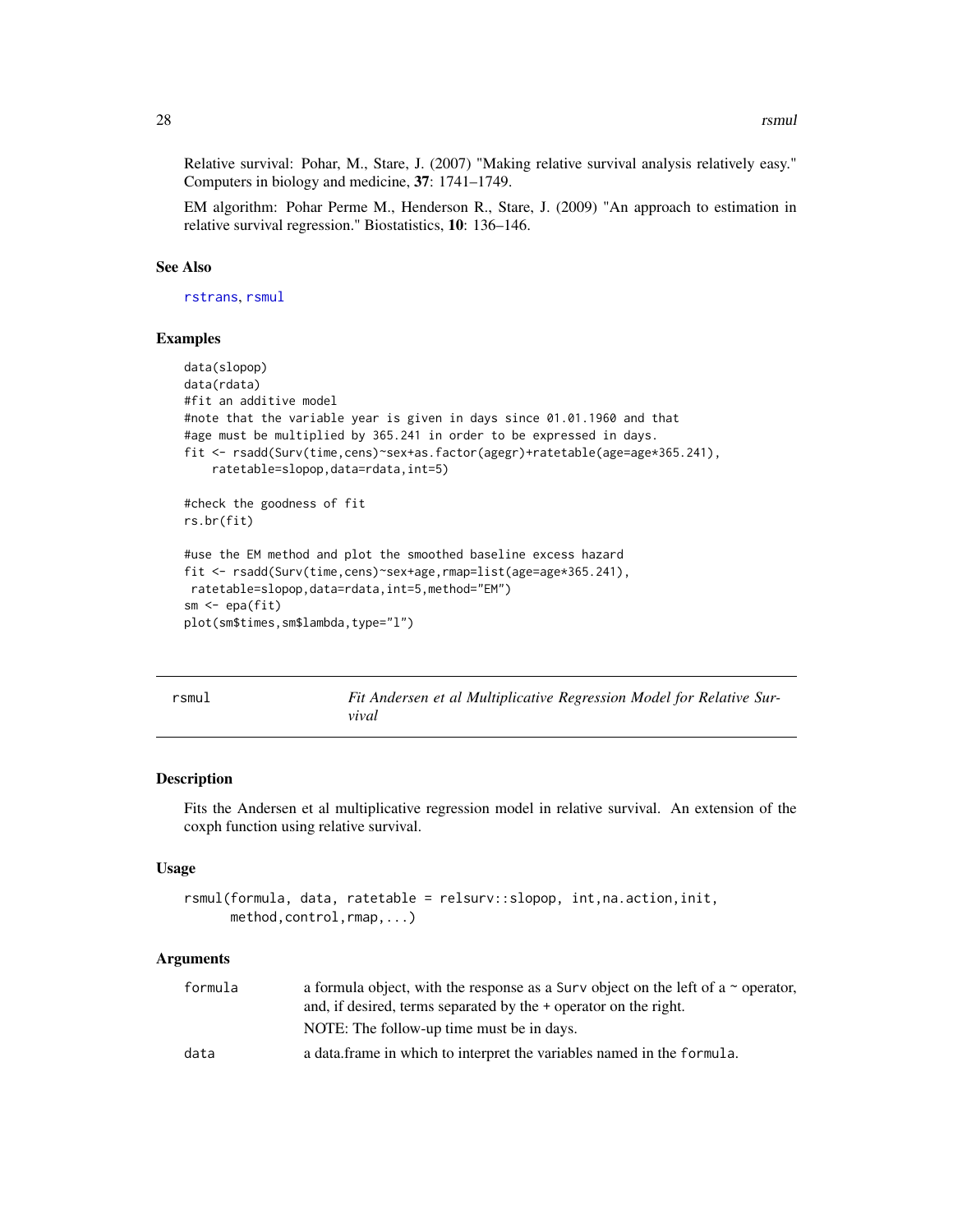#### <span id="page-28-0"></span>rsmul **29**

| ratetable | a table of event rates, such as slopop.                                                                                                                                                                                                                                        |
|-----------|--------------------------------------------------------------------------------------------------------------------------------------------------------------------------------------------------------------------------------------------------------------------------------|
| int       | the number of follow-up years used for calculating survival (the data are censored<br>after this time-point). If missing, it is set the the maximum observed follow-up<br>time.                                                                                                |
| na.action | a missing-data filter function, applied to the model.frame, after any subset argu-<br>ment has been used. Default is options () \$na. action.                                                                                                                                  |
| init      | vector of initial values of the iteration. Default initial value is zero for all vari-<br>ables.                                                                                                                                                                               |
| method    | the default method mul assumes hazard to be constant on yearly intervals. Method<br>mul1 uses the ratetable to determine the time points when hazard changes. The<br>mul 1 method is therefore more accurate, but at the same time can be more com-<br>putationally intensive. |
| control   | a list of parameters for controlling the fitting process. See the documentation for<br>coxph.control for details.                                                                                                                                                              |
| rmap      | an optional list to be used if the variables are not organized and named in the<br>same way as in the ratetable object. See details below.                                                                                                                                     |
| .         | Other arguments will be passed to coxph.control.                                                                                                                                                                                                                               |
|           |                                                                                                                                                                                                                                                                                |

#### Details

NOTE: The follow-up time must be specified in days. The ratetable being used may have different variable names and formats than the user's data set, this is dealt with by the rmap argument. For example, if age is in years in the data set but in days in the ratetable object, age=age\*365.241 should be used. The calendar year can be in any date format (date, Date and POSIXt are allowed), the date formats in the ratetable and in the data may differ.

### Value

an object of class coxph with an additional item:

basehaz Cumulative baseline hazard (population values are seen as offset) at centered values of covariates.

#### References

Method: Andersen, P.K., Borch-Johnsen, K., Deckert, T., Green, A., Hougaard, P., Keiding, N. and Kreiner, S. (1985) "A Cox regression model for relative mortality and its application to diabetes mellitus survival data.", Biometrics, 41: 921–932.

Package. Pohar M., Stare J. (2006) "Relative survival analysis in R." Computer Methods and Programs in Biomedicine, 81: 272–278

Relative survival: Pohar, M., Stare, J. (2007) "Making relative survival analysis relatively easy." Computers in biology and medicine, 37: 1741–1749.

### See Also

[rsadd](#page-25-1), [rstrans](#page-29-1).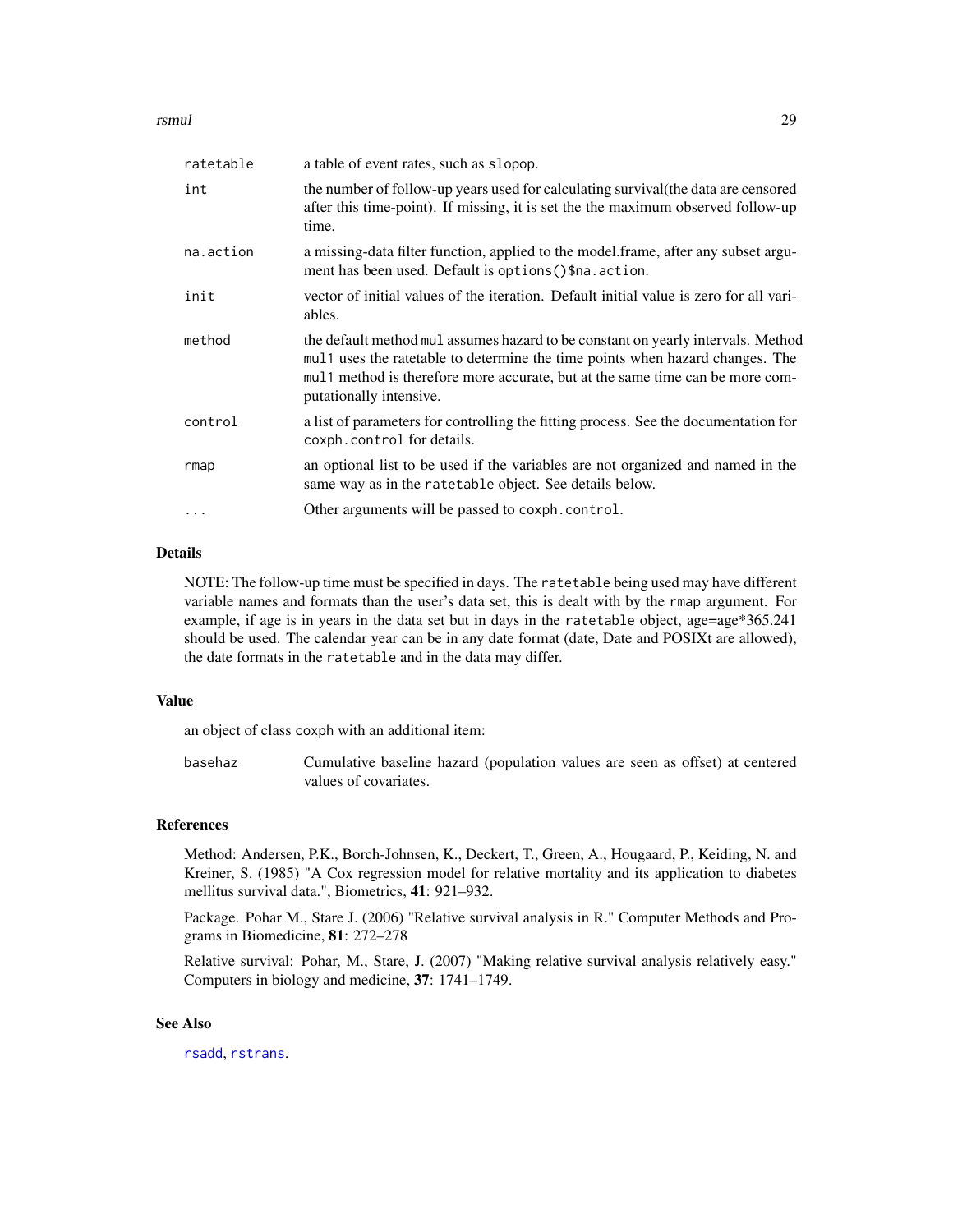30 rstrans

# Examples

```
data(slopop)
data(rdata)
#fit a multiplicative model
#note that the variable year is given in days since 01.01.1960 and that
#age must be multiplied by 365.241 in order to be expressed in days.
fit <- rsmul(Surv(time,cens)~sex+as.factor(agegr),rmap=list(age=age*365.241),
            ratetable=slopop,data=rdata)
```

```
#check the goodness of fit
rs.br(fit)
```
<span id="page-29-1"></span>rstrans *Fit Cox Proportional Hazards Model in Transformed Time*

# Description

The function transforms each person's time to his/her probability of dying at that time according to the ratetable. It then fits the Cox proportional hazards model with the transformed times as a response. It can also be used for calculatin the transformed times (no covariates are needed in the formula for that purpose).

# Usage

```
rstrans(formula, data, ratetable, int,na.action,init,control,rmap,...)
```

| formula   | a formula object, with the response as a Surv object on the left of a $\sim$ operator,<br>and, if desired, terms separated by the + operator on the right. |
|-----------|------------------------------------------------------------------------------------------------------------------------------------------------------------|
|           | NOTE: The follow-up time must be in days.                                                                                                                  |
| data      | a data.frame in which to interpret the variables named in the formula.                                                                                     |
| ratetable | a table of event rates, such as slopop.                                                                                                                    |
| int       | the number of follow-up years used for calculating survival (the rest is censored).<br>If missing, it is set the the maximum observed follow-up time.      |
| na.action | a missing-data filter function, applied to the model.frame, after any subset argu-<br>ment has been used. Default is options () \$na. action.              |
| init      | vector of initial values of the iteration. Default initial value is zero for all vari-<br>ables.                                                           |
| control   | a list of parameters for controlling the fitting process. See the documentation for<br>coxph.control for details.                                          |
| rmap      | an optional list to be used if the variables are not organized and named in the<br>same way as in the rate table object. See details below.                |
| $\cdots$  | other arguments will be passed to coxph.control.                                                                                                           |

<span id="page-29-0"></span>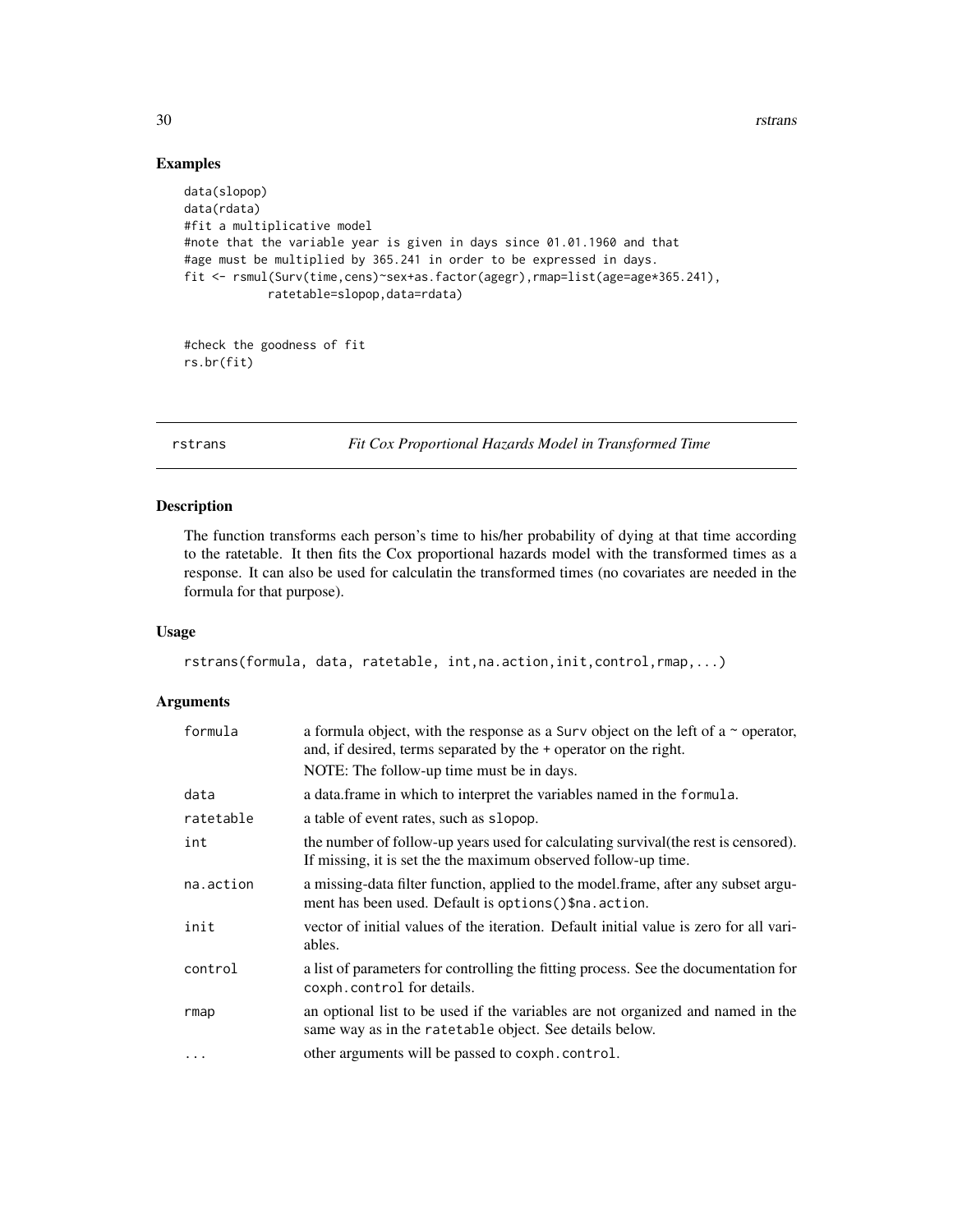#### <span id="page-30-0"></span>rstrans 31

#### Details

NOTE: The follow-up time must be specified in days. The ratetable being used may have different variable names and formats than the user's data set, this is dealt with by the rmap argument. For example, if age is in years in the data set but in days in the ratetable object, age=age\*365.241 should be used. The calendar year can be in any date format (date, Date and POSIXt are allowed), the date formats in the ratetable and in the data may differ. A side product of this function are the transformed times - stored in teh y object of the output. To get these times, covariates are of course irrelevant.

#### Value

an object of class coxph. See coxph.object and coxph.detail for details.

y an object of class Surv containing the transformed times (these times do not depend on covariates).

# References

Method: Stare J., Henderson R., Pohar M. (2005) "An individual measure for relative survival." Journal of the Royal Statistical Society: Series C, 54 115–126.

Package. Pohar M., Stare J. (2006) "Relative survival analysis in R." Computer Methods and Programs in Biomedicine, 81: 272–278

Relative survival: Pohar, M., Stare, J. (2007) "Making relative survival analysis relatively easy." Computers in biology and medicine, 37: 1741–1749.

#### See Also

[rsmul](#page-27-1), [invtime](#page-6-1), [rsadd](#page-25-1), [survexp](#page-0-0).

#### Examples

```
data(slopop)
data(rdata)
```
#fit a Cox model using the transformed times #note that the variable year is given in days since 01.01.1960 and that #age must be multiplied by 365.241 in order to be expressed in days. fit <- rstrans(Surv(time,cens)~sex+as.factor(agegr),rmap=list(age=age\*365.241, sex=sex,year=year),ratetable=slopop,data=rdata)

```
#check the goodness of fit
rs.br(fit)
```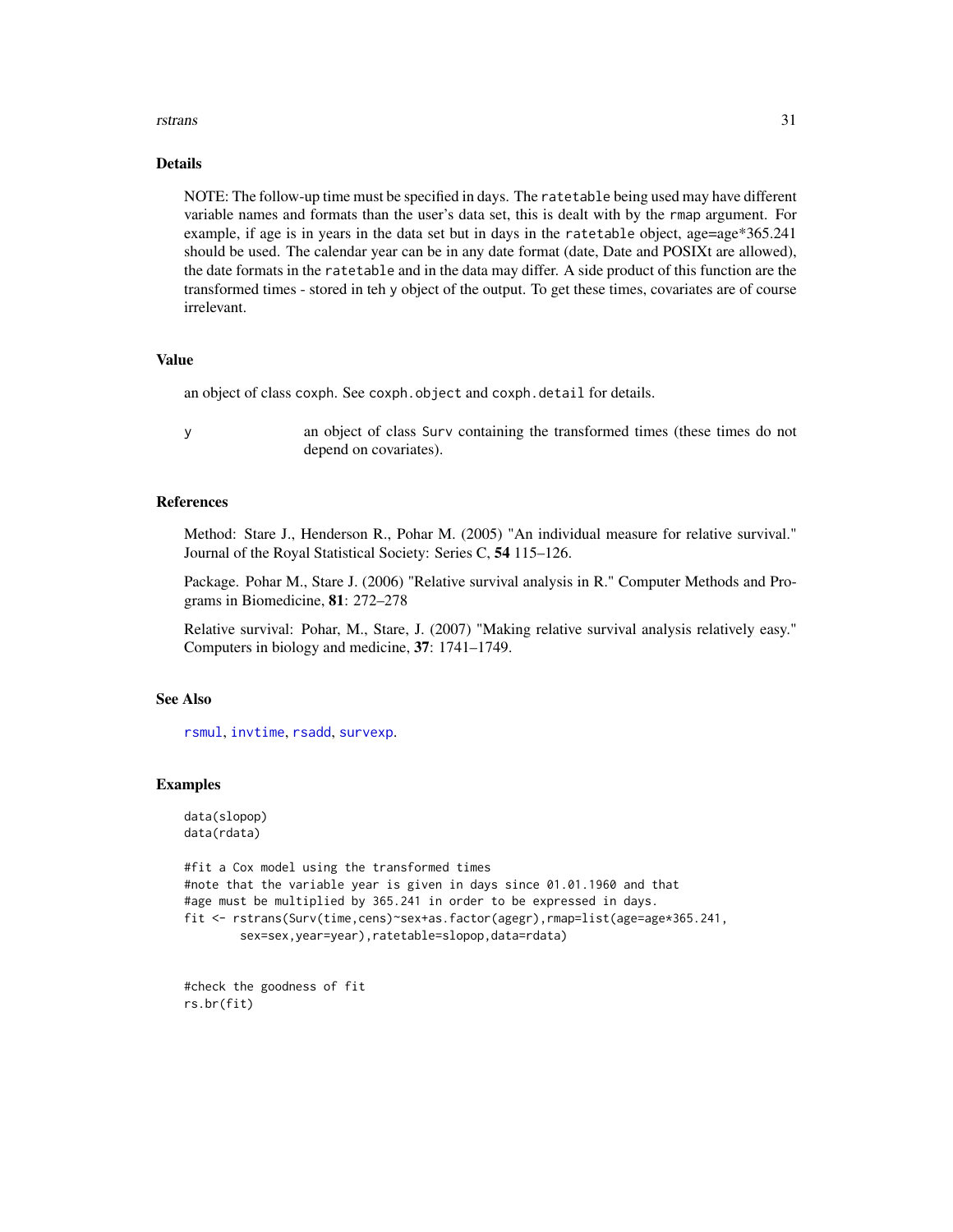<span id="page-31-0"></span>

# Description

Census data set for the Slovene population.

#### Usage

data(slopop)

# Examples

data(slopop)

summary.cmp.rel *Summary of the crude probability of death*

#### Description

Returns a list containing the estimated values at required times.

#### Usage

```
## S3 method for class 'cmp.rel'
summary(object, times, scale = 365.241,area=FALSE,...)
```
#### Arguments

| object   | output of the function cmp.rel.                                                     |
|----------|-------------------------------------------------------------------------------------|
| times    | the times at which the output is required.                                          |
| scale    | The time scale in which the times are specified. The default value is 1, i.e. days. |
| area     | Should area under the curves at time tau be printed out? Default is FALSE.          |
| $\ddots$ | Additional arguments, currently not implemented                                     |

# Details

The variance is calculated using numerical integration. If the required time is not a time at which the value was estimated, the value at the last time before it is reported. The density of the time points is set by the precision argument in the cmp.rel function.

# Value

A list of values is returned.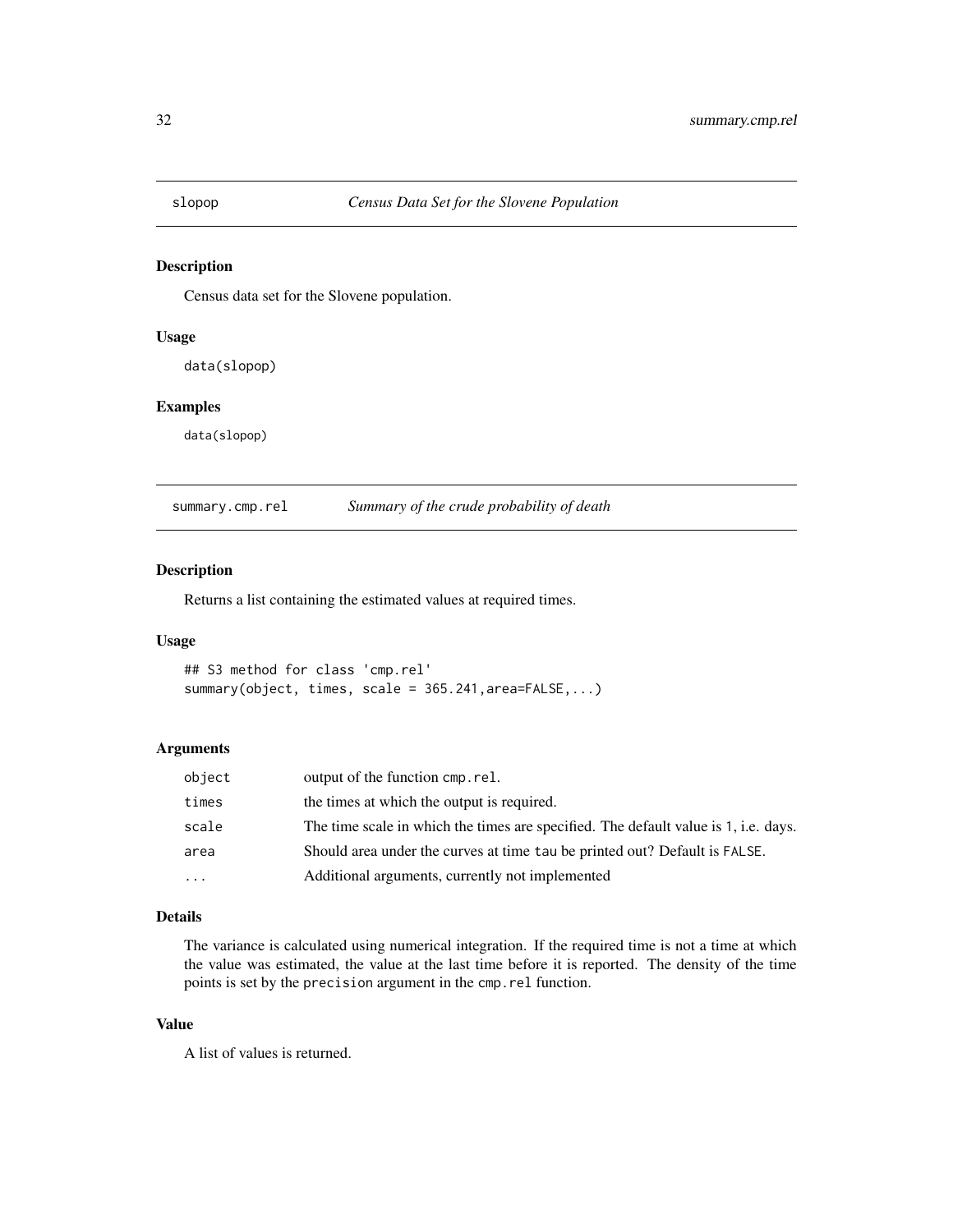### <span id="page-32-0"></span>survfit.rsadd 33

# See Also

cmp.rel

# Examples

```
data(slopop)
data(rdata)
#calculate the crude probability of death and summarize it
fit <- cmp.rel(Surv(time,cens)~sex,rmap=list(age=age*365),
      ratetable=slopop,data=rdata,tau=3652.41)
summary(fit,c(1,3),scale=365.241)
```
survfit.rsadd *Compute a Predicited Survival Curve*

# Description

Computes a predicted survival curve based on the additive model estimated by rsadd function.

# Usage

```
## S3 method for class 'rsadd'
survfit(
  formula,
 newdata,
 se.fit = TRUE,conf.int = 0.95,
  individual = FALSE,
  conf.type = c("log", "log-log", "plain", "none"),
  ...
\mathcal{L}
```

| formula    | a rsadd object                                                                                                                                                                                                                                                                                               |
|------------|--------------------------------------------------------------------------------------------------------------------------------------------------------------------------------------------------------------------------------------------------------------------------------------------------------------|
| newdata    | a data frame with the same variable names as those that appear in the rsadd for-<br>mula. The curve(s) produced will be representative of a cohort who's covariates<br>correspond to the values in newdata.                                                                                                  |
| se.fit     | a logical value indicating whether standard errors should be computed. Default<br>is TRUE.                                                                                                                                                                                                                   |
| conf.int   | the level for a two-sided confidence interval on the survival curve $(s)$ . Default is<br>0.95.                                                                                                                                                                                                              |
| individual | a logical value indicating whether the data frame represents different time epochs<br>for only one individual (T), or whether multiple rows indicate multiple individ-<br>uals (F, the default). If the former only one curve will be produced; if the latter<br>there will be one curve per row in newdata. |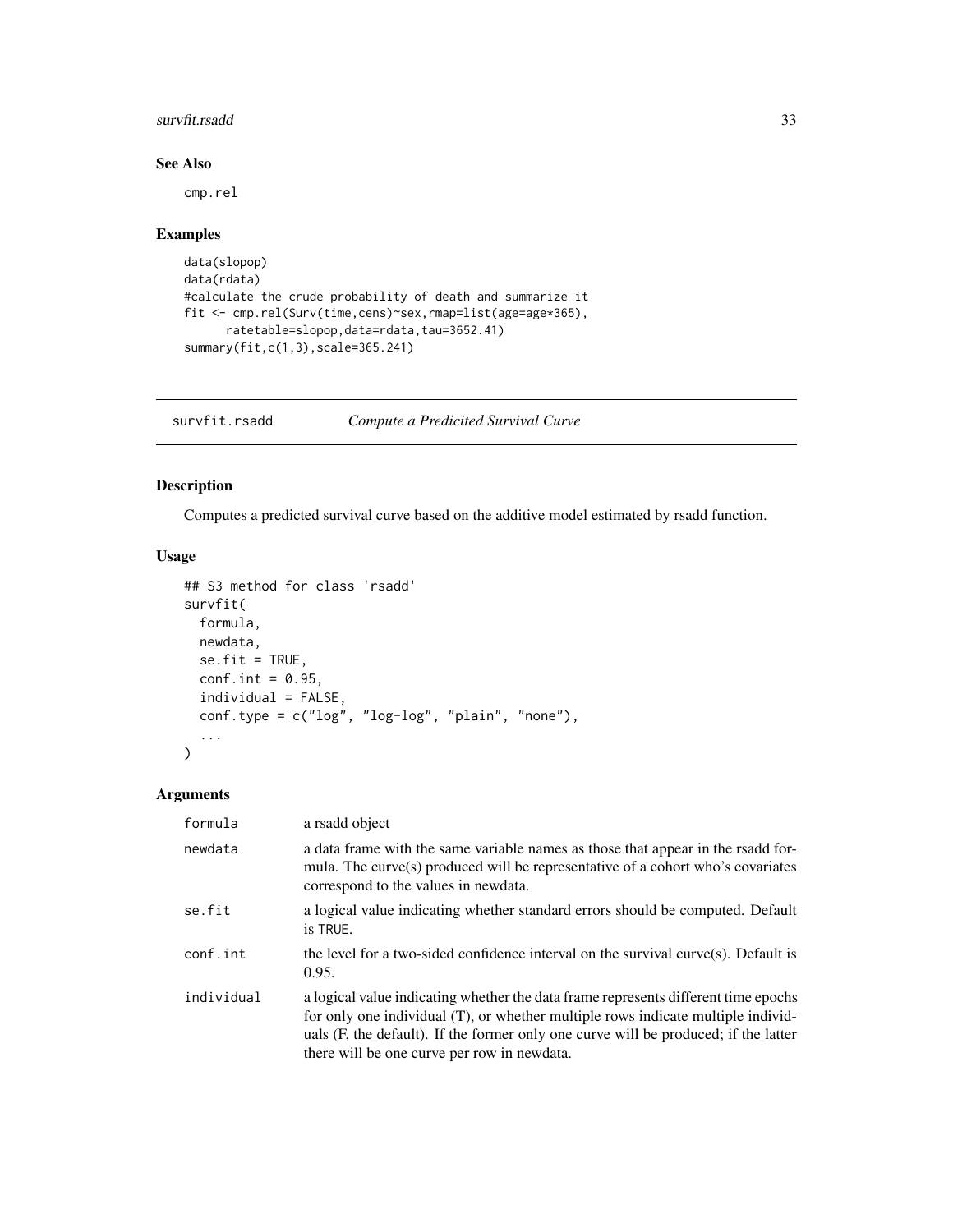<span id="page-33-0"></span>

| conf.type | One of none, plain, log (the default), or log-log. The first option causes con-       |
|-----------|---------------------------------------------------------------------------------------|
|           | fidence intervals not to be generated. The second causes the standard intervals       |
|           | curve $+$ - k $*$ se(curve), where k is determined from conf.int. The log option cal- |
|           | culates intervals based on the cumulative hazard or log(survival). The last option    |
|           | bases intervals on the log hazard or $log(-log(survival))$ .                          |
| $\ddots$  | Currently not implemented                                                             |

# Details

When predicting the survival curve, the ratetable values for future years will be equal to those of the last given year. The same ratetables will be used for fitting and predicting. To predict a relative survival curve, use rs.surv.rsadd.

#### Value

a survfit object; see the help on survfit.object for details. The survfit methods are used for print, plot, lines, and points.

#### References

Package: Pohar M., Stare J. (2006) "Relative survival analysis in R." Computer Methods and Programs in Biomedicine,81: 272–278.

Relative survival: Pohar, M., Stare, J. (2007) "Making relative survival analysis relatively easy." Computers in biology and medicine, 37: 1741–1749.

#### See Also

survfit, survexp, [rs.surv](#page-20-1)

# Examples

```
data(slopop)
data(rdata)
#BTW: work on a smaller dataset here to run the example faster
fit <- rsadd(Surv(time,cens)~sex,rmap=list(age=age*365.241),
ratetable=slopop,data=rdata[1:500,],method="EM")
survfit.rsadd(fit,newdata=data.frame(sex=1,age=60,year=17000))
```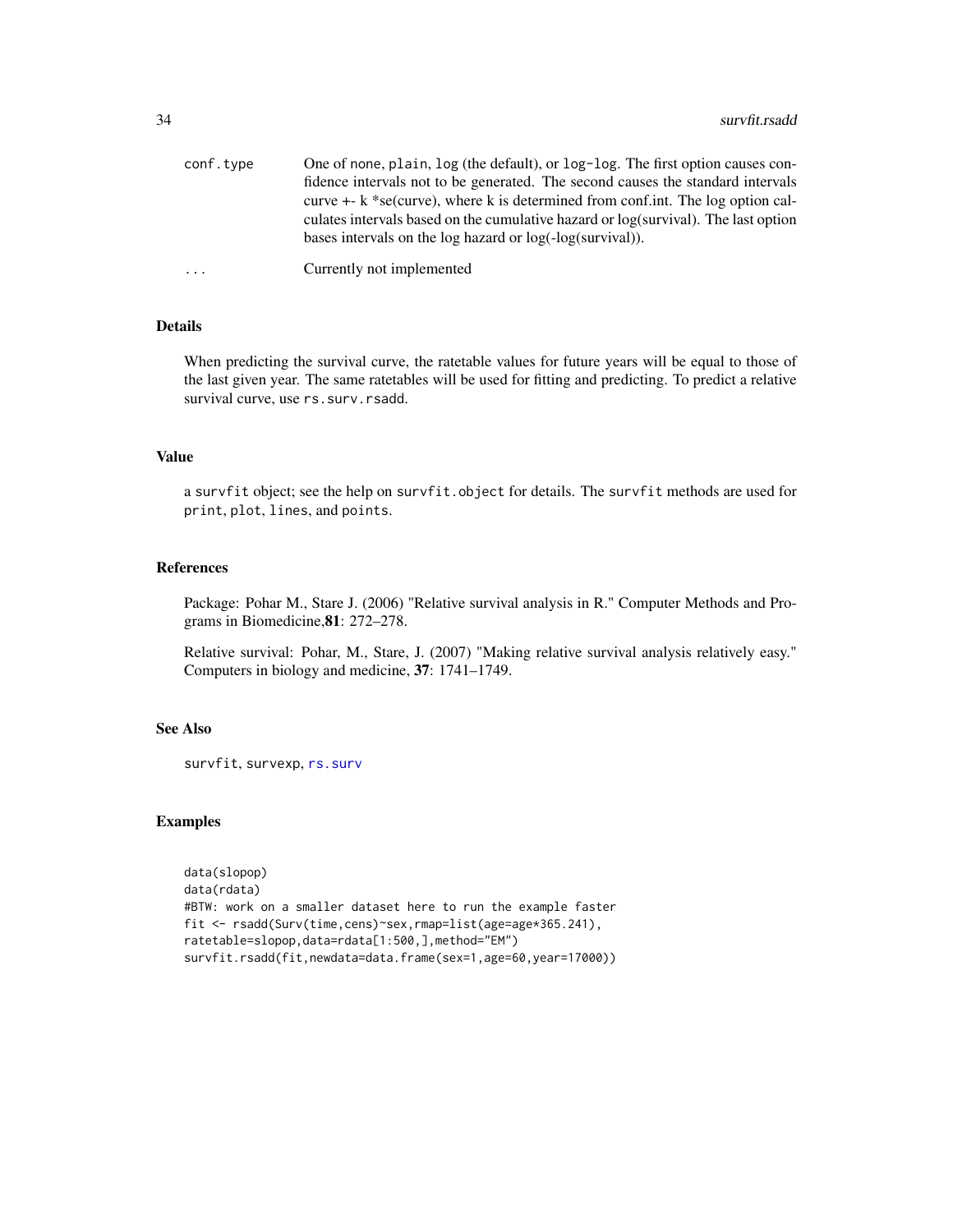<span id="page-34-0"></span>

# Description

Given a survival data set and a set of specified cut times, the function splits each record into multiple records at each cut time. The new data set is be in counting process format, with a start time, stop time, and event status for each record. More general than survSplit as it also works with the data already in the counting process format.

#### Usage

survsplit(data, cut, end, event, start, id = NULL, zero = 0, episode = NULL,interval=NULL)

# Arguments

| data     | data frame.                                                                                                           |
|----------|-----------------------------------------------------------------------------------------------------------------------|
| cut      | vector of timepoints to cut at.                                                                                       |
| end      | character string with name of event time variable.                                                                    |
| event    | character string with name of censoring indicator.                                                                    |
| start    | character string with name of start variable (will be created if it does not exist).                                  |
| id       | character string with name of new id variable to create (optional).                                                   |
| zero     | If start doesn't already exist, this is the time that the original records start.<br>May be a vector or single value. |
| episode  | character string with name of new episode variable (optional).                                                        |
| interval | this argument is used by max. Lik function                                                                            |

#### Value

New, longer, data frame.

# See Also

[survSplit](#page-0-0).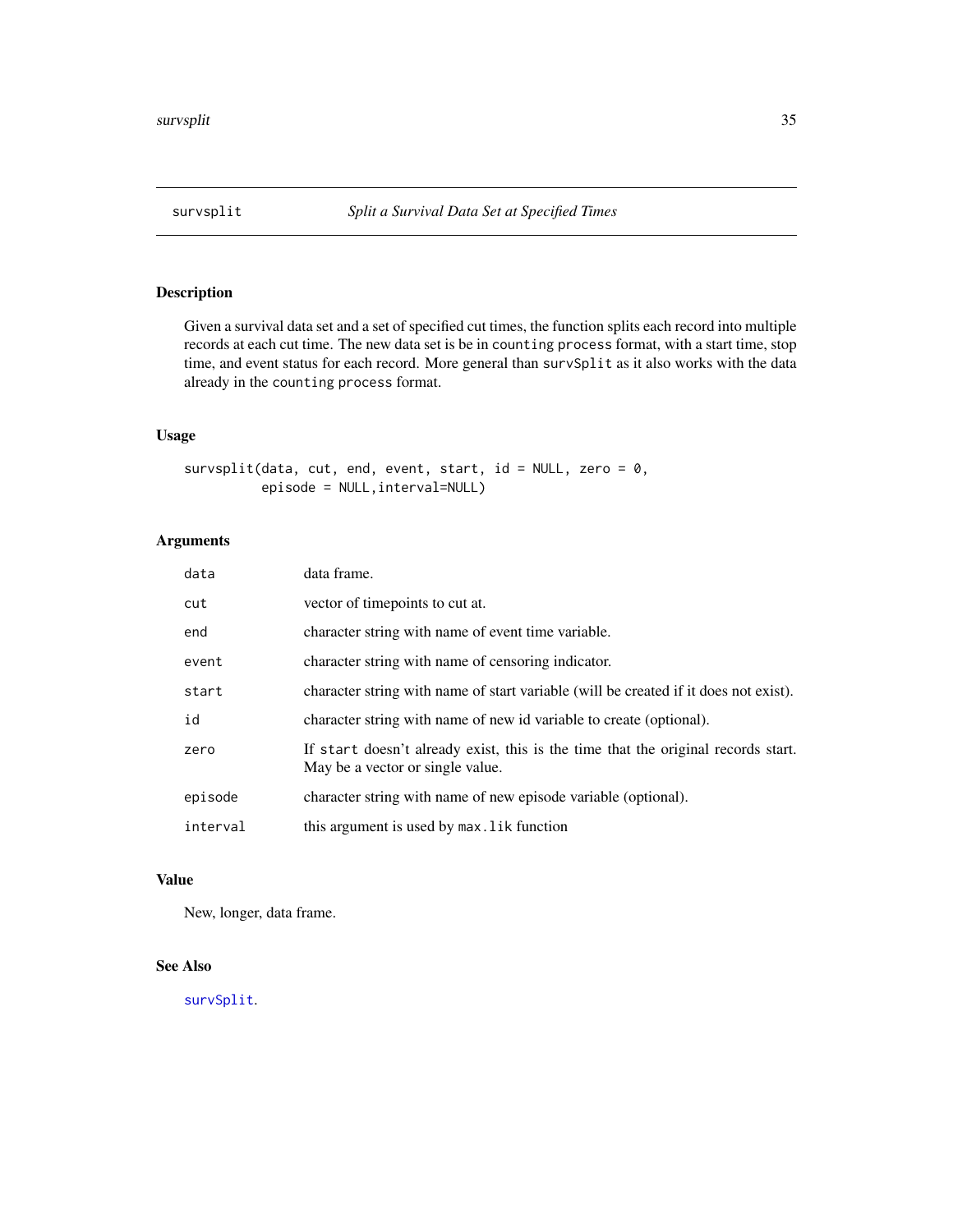<span id="page-35-1"></span><span id="page-35-0"></span>

#### Description

The function assists in reorganizing certain types of data into a ratetable object.

#### Usage

transrate(men,women,yearlim,int.length=1)

#### Arguments

| men        | a matrix containing the yearly (conditional) probabilities of one year survival<br>for men. Rows represent age (increasing 1 year per line, starting with 0), the<br>columns represent cohort years (the limits are in yearlim, the increase is in<br>int.length. |
|------------|-------------------------------------------------------------------------------------------------------------------------------------------------------------------------------------------------------------------------------------------------------------------|
| women      | a matrix containing the yearly (conditional) probabilities of one year survival<br>for women.                                                                                                                                                                     |
| vearlim    | the first and last cohort year given in the tables.                                                                                                                                                                                                               |
| int.length | the length of intervals in which cohort years are given.                                                                                                                                                                                                          |

# Details

This function only applies for ratetables that are organized by age, sex and year.

# Value

An object of class ratetable.

# References

Package. Pohar M., Stare J. (2006) "Relative survival analysis in R." Computer Methods and Programs in Biomedicine, 81: 272–278

Relative survival: Pohar, M., Stare, J. (2007) "Making relative survival analysis relatively easy." Computers in biology and medicine, 37: 1741–1749.

# See Also

[ratetable](#page-0-0).

# Examples

```
men <- cbind(exp(-365.241*exp(-14.5+.08*(0:100))),exp(-365*exp(-14.7+.085*(0:100))))
women <- cbind(exp(-365.241*exp(-15.5+.085*(0:100))),exp(-365*exp(-15.7+.09*(0:100))))
table <- transrate(men,women,yearlim=c(1980,1990),int.length=10)
```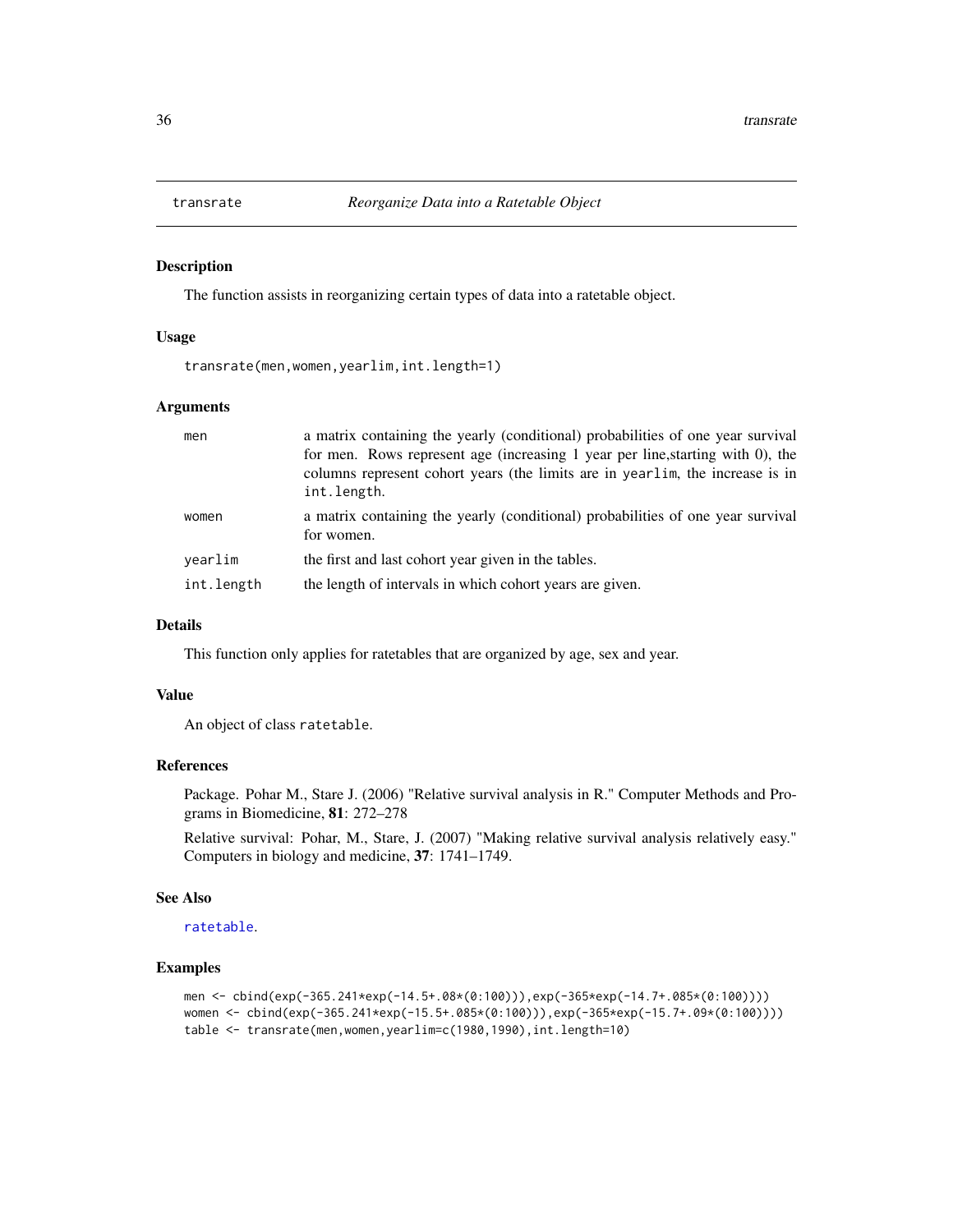<span id="page-36-1"></span><span id="page-36-0"></span>transrate.hld *Reorganize Data obtained from Human Life-Table Database into a Ratetable Object*

#### Description

The function assists in reorganizing the .txt files obtained from Human Life-Table Database (http://www.lifetable.de -> Data by Country) into a ratetable object.

#### Usage

transrate.hld(file, cut.year, race)

#### Arguments

| file     | a vector of file names which the data are to be read from. Must be in tex format<br>and in the same format as the files in Human Life-Table Database. |  |
|----------|-------------------------------------------------------------------------------------------------------------------------------------------------------|--|
| cut.year | a vector of cutpoints for years. Must be specified when the year spans in the<br>files are not consecutive.                                           |  |
| race     | a vector of race names for the input files.                                                                                                           |  |

#### Details

This function works with any table organised in the format provided by the Human Life-Table Database, but currently only works with TypeLT 1 (i.e. age intervals of length 1). The age must always start with value 0, but can end at different values (when that happens, the last value is carried forward). The rates between the cutpoints are taken to be constant.

### Value

An object of class ratetable.

#### References

Package. Pohar M., Stare J. (2006) "Relative survival analysis in R." Computer Methods and Programs in Biomedicine, 81: 272–278

Relative survival: Pohar, M., Stare, J. (2007) "Making relative survival analysis relatively easy." Computers in biology and medicine, 37: 1741–1749.

#### See Also

[ratetable](#page-0-0), [transrate.hmd](#page-37-1), [joinrate](#page-7-1), [transrate](#page-35-1).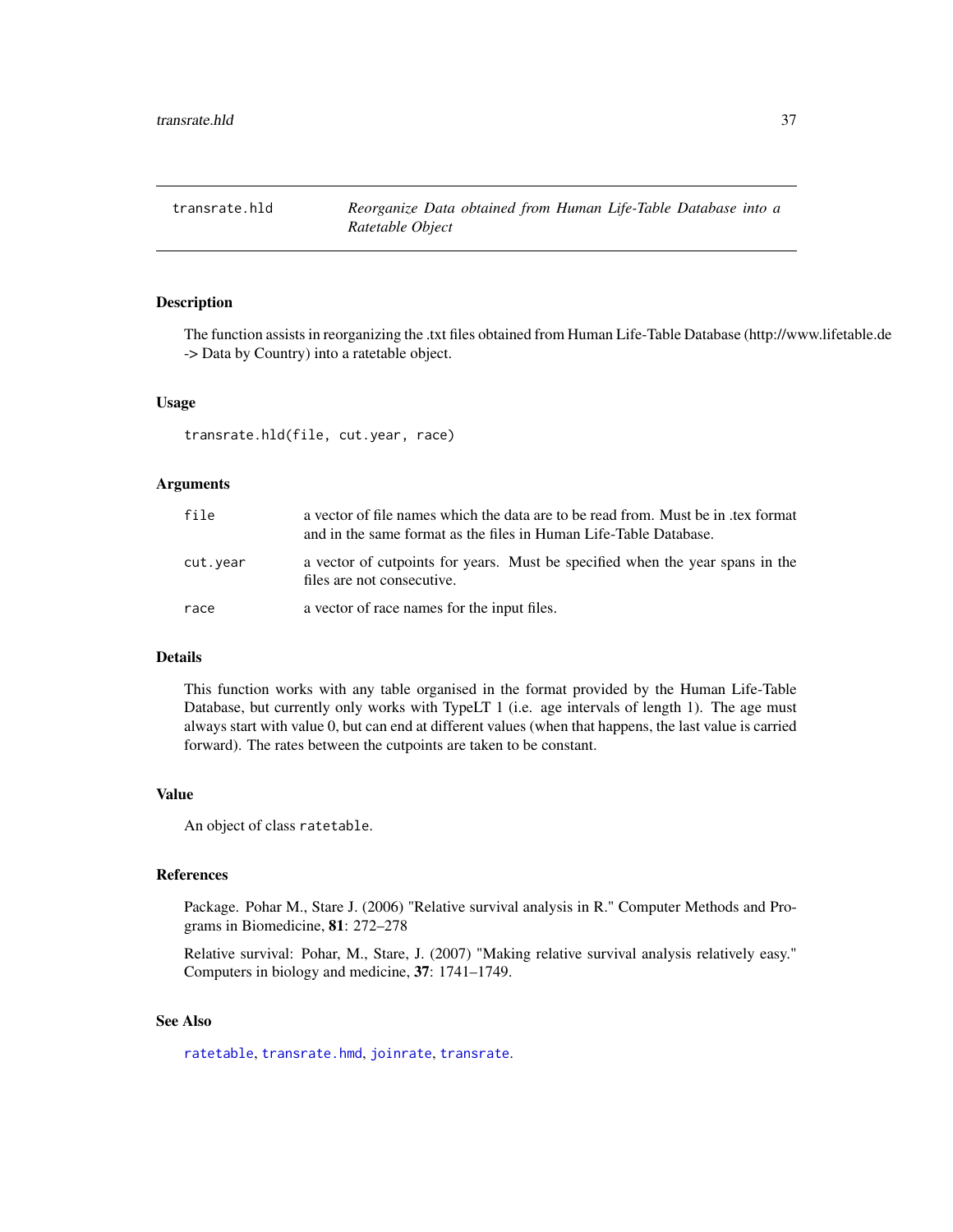#### Examples

```
## Not run:
finpop <- transrate.hld(c("FIN_1981-85.txt","FIN_1986-90.txt","FIN_1991-95.txt"))
## End(Not run)
## Not run:
nzpop <- transrate.hld(c("NZL_1980-82_Non-maori.txt","NZL_1985-87_Non-maori.txt",
"NZL_1980-82_Maori.txt","NZL_1985-87_Maori.txt"),
cut.year=c(1980,1985),race=rep(c("nonmaori","maori"),each=2))
```
## End(Not run)

<span id="page-37-1"></span>

| transrate.hmd | Reorganize Data obtained from Human Mortality Database into a |  |  |  |
|---------------|---------------------------------------------------------------|--|--|--|
|               | Ratetable Object                                              |  |  |  |

# Description

The function assists in reorganizing the .txt files obtained from Human Mortality Database (http://www.mortality.org) into a ratetable object.

#### Usage

```
transrate.hmd(male, female)
```
#### Arguments

| male   | a .txt file, containing the data on males.   |
|--------|----------------------------------------------|
| female | a .txt file, containing the data on females. |

#### Details

This function works automatically with tables organised in the format provided by the Human Mortality Database. Download Life Tables for Males and Females separately from the column named 1x1 (period life tables, organized by date of death, yearly cutpoints for age as well as calendar year).

If you wish to provide the data in the required format by yourself, note that the only two columns needed are calendar year (Year) and probability of death (qx). Death probabilities must be calculated up to age 110 (in yearly intervals).

#### Value

An object of class ratetable.

<span id="page-37-0"></span>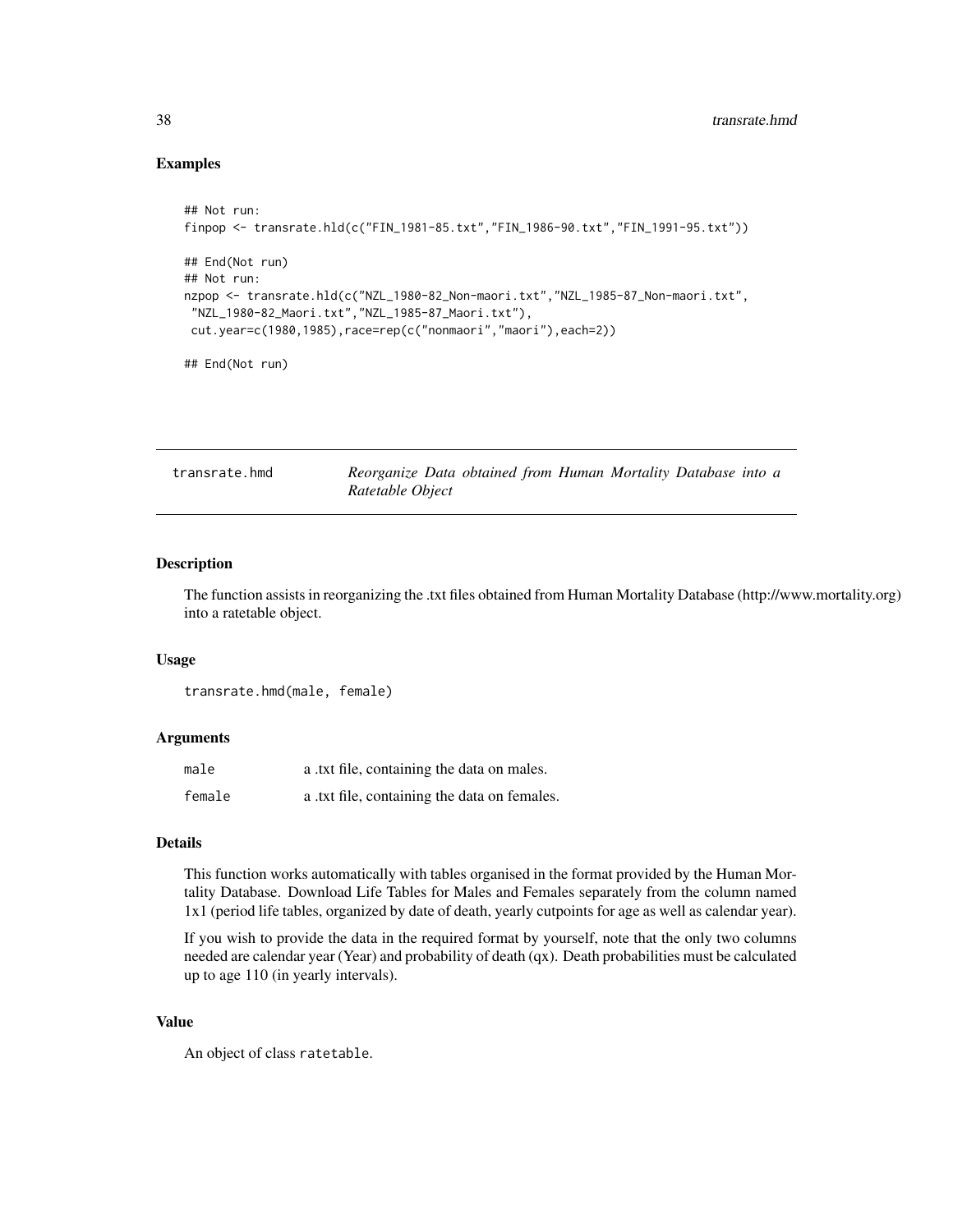#### <span id="page-38-0"></span>years 39

#### References

Package. Pohar M., Stare J. (2006) "Relative survival analysis in R." Computer Methods and Programs in Biomedicine, 81: 272–278

Relative survival: Pohar, M., Stare, J. (2007) "Making relative survival analysis relatively easy." Computers in biology and medicine, 37: 1741–1749.

#### See Also

[ratetable](#page-0-0), [transrate.hld](#page-36-1), [joinrate](#page-7-1), [transrate](#page-35-1).

# Examples

```
## Not run:
auspop <- transrate.hmd("mltper_1x1.txt","fltper_1x1.txt")
```
## End(Not run)

years *Compute one of the life years measures*

#### Description

Provides an estimate for one of the following measures: years lost (Andersen, 2013), years lost/saved (Andersen, 2017), or life years difference (Manevski, Ruzic Gorenjec, Andersen, Pohar Perme, 2022).

#### Usage

```
years(
  formula = formula(data),
  data,
  measure = c("yd", "yl2017", "yl2013"),
  ratetable = relsurv::slopop,
  rmap,
  var.estimator = c("none", "bootstrap", "greenwood"),
  B = 100,
  precision = 30,
  add.times,
  na.action = stats::na.omit,
  conf.int = 0.95,
  timefix = FALSE,admin.cens,
  arg.example = FALSE,
  cause.val,
  is.boot = FALSE,
```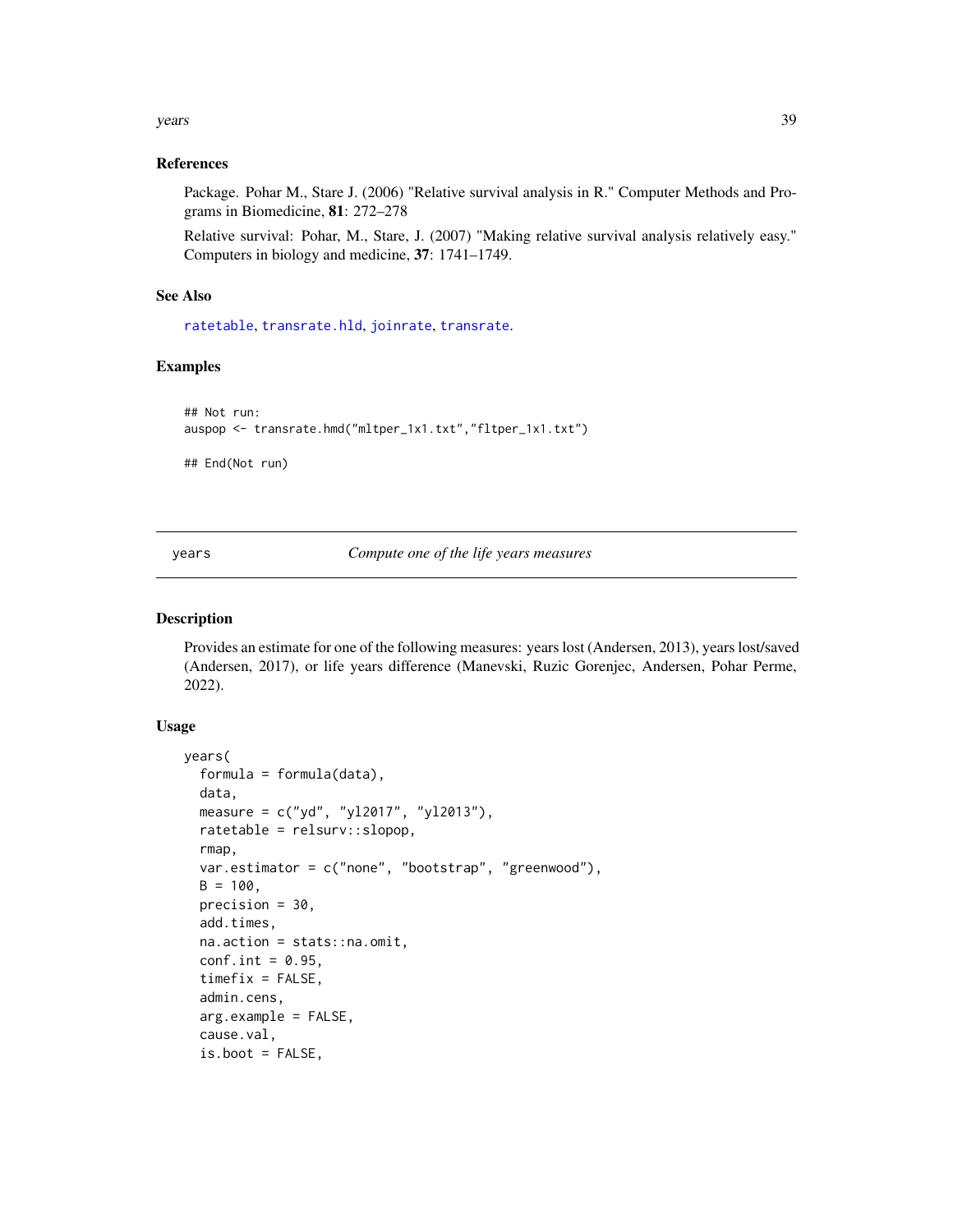40 years and the set of the set of the set of the set of the set of the set of the set of the set of the set of the set of the set of the set of the set of the set of the set of the set of the set of the set of the set of

```
first.boot = FALSE
\mathcal{L}
```
#### Arguments

| formula       | a formula object, with the response as a Surv object on the left of a $\sim$ operator,<br>and, ~1 specified on the right.                                                                                                                                                                                                                                                                                                |
|---------------|--------------------------------------------------------------------------------------------------------------------------------------------------------------------------------------------------------------------------------------------------------------------------------------------------------------------------------------------------------------------------------------------------------------------------|
|               | NOTE: The follow-up time must be in days.                                                                                                                                                                                                                                                                                                                                                                                |
| data          | a data.frame in which to interpret the variables named in the formula.                                                                                                                                                                                                                                                                                                                                                   |
| measure       | choose which measure is used: 'yd' (life years difference; Manevski, Ruzic<br>Gorenjec, Andersen, Pohar Perme, 2022), 'yl2017' (years lost/saved; Andersen<br>2017), 'yl2013' (years lost/saved; Andersen 2013). the population cumulative<br>incidence curve. Relevant only for measure='yd'. For measure='y12013' and<br>measure='y12017' the estimators defined in (Andersen, 2013) and (Andersen,<br>2017) are used. |
| ratetable     | a table of event rates, organized as a ratetable object, such as slopop.                                                                                                                                                                                                                                                                                                                                                 |
| rmap          | an optional list to be used if the variables are not organized and named in the<br>same way as in the ratetable object. See details below.                                                                                                                                                                                                                                                                               |
| var.estimator | Choose the estimator for the variance ('none', 'bootstrap', 'greenwood'). De-<br>fault is 'none'.                                                                                                                                                                                                                                                                                                                        |
| B             | if var. estimator is 'bootstrap'. The number of bootstrap replications. Default<br>is 100.                                                                                                                                                                                                                                                                                                                               |
| precision     | precision for numerical integration of the population curve. Default is 30 (days).<br>The value may be decreased to get a higher precision or increased to achieve a<br>faster calculation.                                                                                                                                                                                                                              |
| add.times     | specific times at which the curves should be reported.                                                                                                                                                                                                                                                                                                                                                                   |
| na.action     | a missing-data filter function. Default is na.omit.                                                                                                                                                                                                                                                                                                                                                                      |
| conf.int      | the confidence level for a two-sided confidence interval. Default is 0.95.                                                                                                                                                                                                                                                                                                                                               |
| timefix       | the timefix argument in survival::survfit.formula. Default is FALSE.                                                                                                                                                                                                                                                                                                                                                     |
| admin.cens    | if a Date is supplied, administrative censoring is taken into account at that time<br>in the population curve. Works only if there's late entry, e.g. if the formula is<br>Surv(start, stop, event)~1.                                                                                                                                                                                                                   |
| arg.example   | temporary argument, used for checking additionalities.                                                                                                                                                                                                                                                                                                                                                                   |
| cause.val     | for competing risks, to be added.                                                                                                                                                                                                                                                                                                                                                                                        |
| is.boot       | if TRUE, the function years has been called during a bootstrap replication.                                                                                                                                                                                                                                                                                                                                              |
| first.boot    | if TRUE, this is the first bootstrap replication.                                                                                                                                                                                                                                                                                                                                                                        |

# Details

The life years difference (measure='yd') is taken by default. If other measures are of interest, use the measure argument.

The follow-up time must be specified in days. The ratetable being used may have different variable names and formats than the user's data set, this is dealt with the rmap argument. For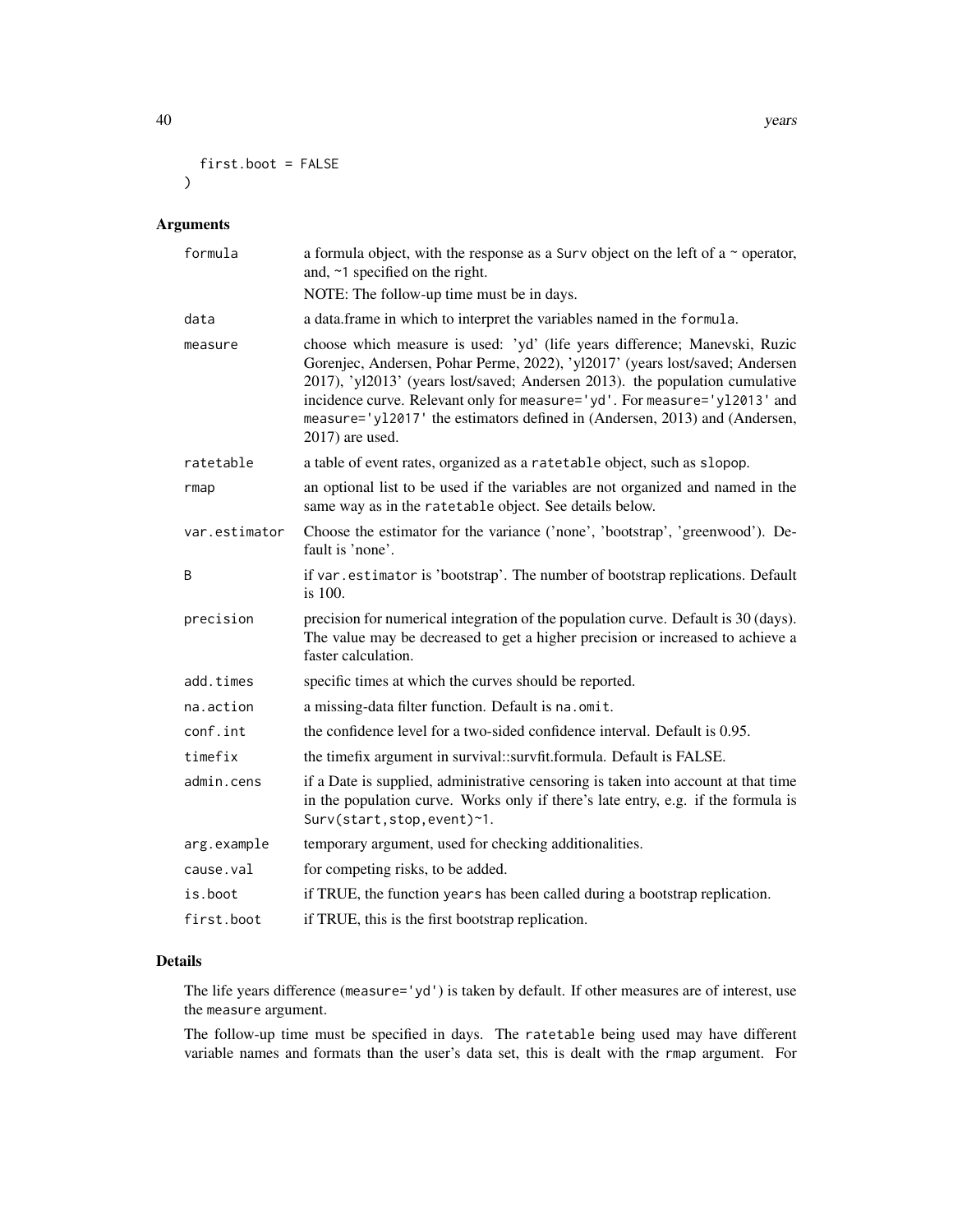#### $years$  41

example, if age is in years in the data but in days in the ratetable object, age=age\*365.241 should be used. The calendar year can be in any date format (date, Date and POSIXt are allowed), the date formats in the ratetable and in the data may differ.

Numerical integration is required for the population curves. The integration precision is set with argument precision, which defaults to 30-day intervals. For higher accuracy take a smaller value (e.g. precision=1 makes the integration on a daily basis).

The observed curves are reported at event and censoring times. The population curves are reported at all times used for the numerical integration. Note that for the years lost (Andersen, 2013) measure, only the excess absolute risk is reported.

#### Value

A list containing the years measure, the observed and population curves (or the excess curve for Andersen 2013). The values are given as separate data.frames through time. Times are given in days, all areas are given in years. Functions plot\_f and plot\_years can be then used for plotting.

# See Also

plot\_f, plot\_years

#### Examples

```
library(relsurv)
# Estimate the life years difference for the rdata dataset.
mod <- years(Surv(time, cens)~1, data=rdata, measure='yd', ratetable=slopop,
             rmap=list(age=age*365.241), var.estimator = 'none')
# Plot the absolute risk (observed and population curve):
plot_f(mod)
# Plot the life years difference estimate:
plot_years(mod, conf.int=FALSE)
```